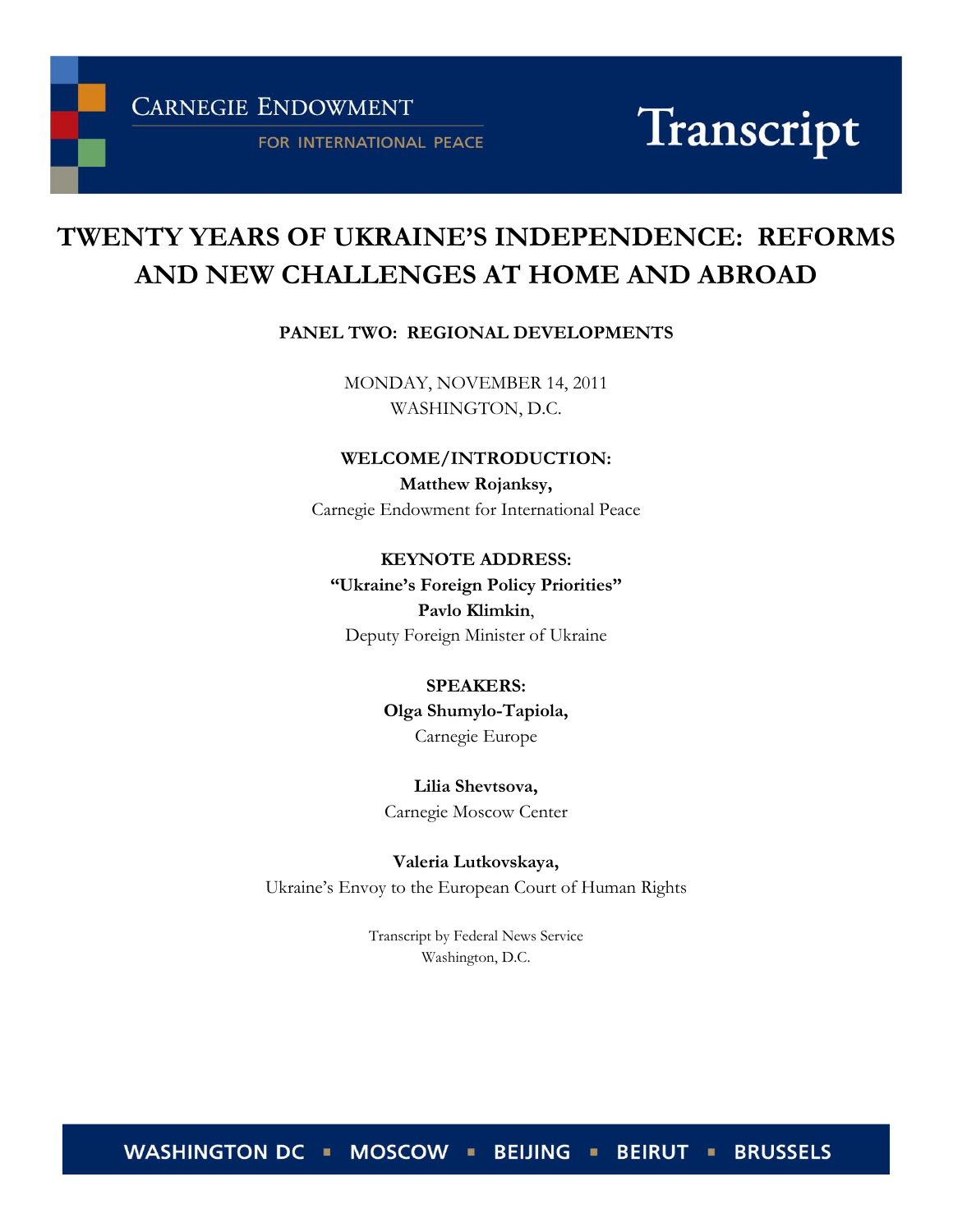MATTHEW ROJANSKY: All right, thank you all very much for your patience and your patience with our acceleration. I'm going to blame our hard ending deadline on my colleague, Lilia Shevtsova, because of her event that's happening subsequently. But without further ado, let me introduce Deputy Minister of Foreign Affairs Pavlo Klimkin. He's currently serving, as I said, as deputy minister.

He is really one of the great experts in the foreign ministry on a number of topics that are important to us today, many topics that are very close to my heart and in my portfolio, including, by the way, the Transnistria conflict.

# [00:00:42]

I was incredibly positively surprised and impressed at the discussion that we had about that in Kiev and his thoughts on the broader question of Euro-Atlantic security that I and many colleagues work on I think are a real credit to the foreign ministry and certainly to Mr. Klimkin's career – which, I should note, began in a momentous year 20 years ago when he graduated from the Moscow Institute of Physics and Technology, working on subjects which you could argue are very far removed from the topic of today's panel – physics and applied mathematics. But in some sense, I guess everything begins somewhere.

He in the past has served as director of the EU department in the foreign ministry, minister counselor and DCM in the Ukrainian Embassy in the U.K. and the head of the division for economic and sectoral cooperation with the EU. So he has a really, I think, experienced perspective on the topic for today.

#### [00:01:37]

Before I turn over the floor, I just want to say that we'll have remarks from Mr. Klimkin and then we'll just go directly into the panel, which I'll moderate and which we're very honored to have Ms. Lutkovskaya, my colleague, Olga Shumylo-Tapiola, speaking by videoconference and Lilia Shevtsova. But I'll introduce each of them before they speak and I promise that we will keep time for Q&A. So Mr. Klimkin, you're welcome to come up here, stay there, your choice.

PAVLO KLIMKIN: Matthew, many thanks for such a great presentation. Ladies and gentlemen, dear colleagues, dear friends, it is of course a real pleasure being here and many thanks for the organizers for conducting this event because I think you did really a terrific job by giving everyone here a great venue to discuss a number of issues of interest.

And let me primarily focus on a number of points, and this inquiry could address it further during a kind of Q&A session. My first point about foreign policy and foreign policy priorities is a relative platitude here because it's of course clearly dependent on the vision, and to the point of trust because the last session has been concluded with a bit of optimism.

#### [00:03:28]

So I feel a sort of burden now to inject a bit more optimism in the further discussion and this is exactly what I do. So my first point would be about European Union. And it's not exactly a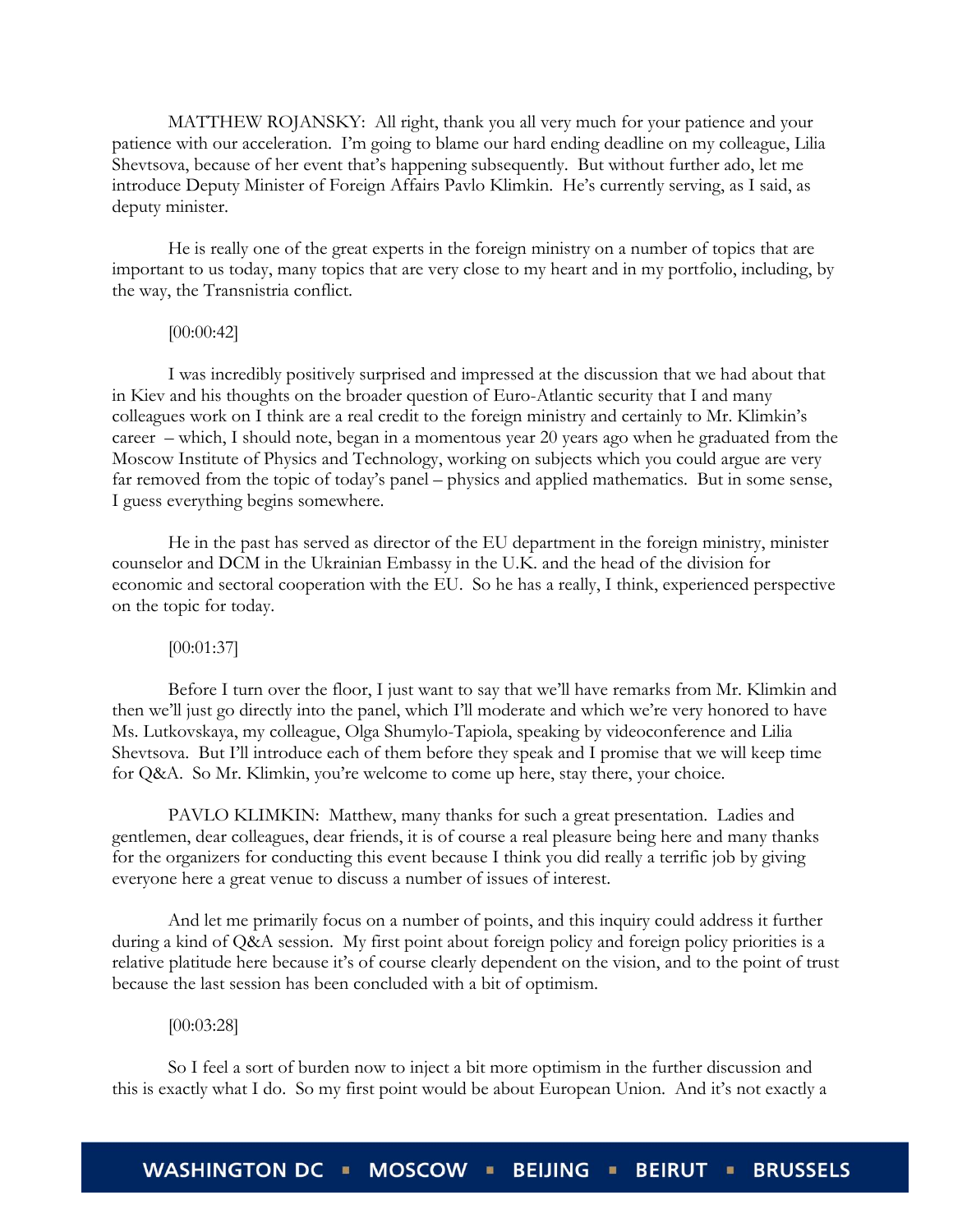sort of foreign policy priority for Ukraine. Actually, it's the other way around. For me, it's typically a priority of national development and priority for internal policy.

Of course, you could play a bit of diplomacy in negotiating the (situation ?) agreement, negotiating different bits of important agreements with the EU. But at the end of the day, your success on the EU is not about such diplomatic extensive steps and successes. It's about how you deliver on internal reforms.

# [00:04:31]

In 1994, we concluded the so-called PCA – partnership and cooperation agreement. And a number of so-called EU member states concluded so-called Europe agreements. You know, it was also important for me at that time whether we did it right actually. And I still believe that we should have taken a sort of additional effort in upgrading PCA and trying to conclude Europe agreement at that time.

Of course, the situation is quite different. But what we have now – what we have now on the table is in fact the draft of the association agreement which is practically ready. I came to Washington from Brussels. And I spent Friday in Brussels also negotiating the so-called political part of the agreement. And I am happy to tell you that at the moment we have the whole agreement and it's about – it's quite a detailed agreement.

# [00:05:53]

It's practically about 1,500 pages. I mean, not just the political part but the FTA part of the agreement. And we have now probably just one issue left. The issue which is definitely beyond the competence of negotiating teams is the issue how to reflect the European perspective of Ukraine in the text of future agreement.

And actually we have the draft of the agreement which is 99 percent similar to what new member states had in mid-'90s. And this is definitely the point, whether it's still right approach and right tool to use Europe's agreement as the way heading towards the European Union. And I actually remember an interesting story I've been told as a student 20-plus years ago about Albert Einstein lecturing in the Zurich University.

And once he was ready to carry out exams in physics and he distributed different tests among the students. And one student raised his hand wavering and said: Look, professor, but these are actually the same tests we got from you two years ago. And the answer was: Yes, but you know, the answers are different now. (Laughter.)

#### $[00:07:45]$

And it's exactly my point. We have, you know, association agreement practically ready. It's in my understanding the best possible tool for driving forward European integration of Ukraine because such an agreement is not just a bunch of different legally binding commitments. Such an agreement should provide for a sort of framework for reforms in Ukraine, whatever sphere you could take.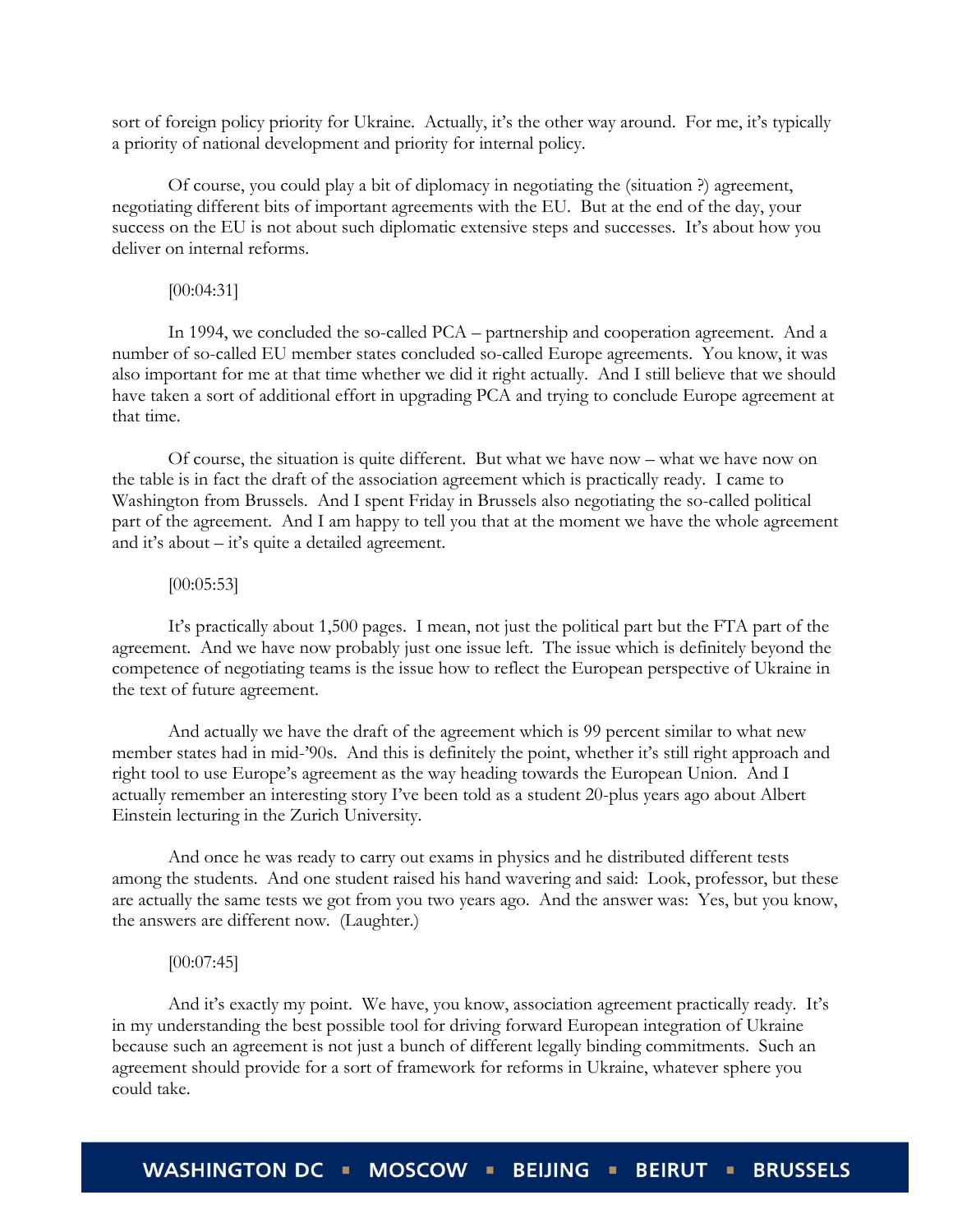It's not just about economic reforms, which is more or less related to the FTA. It's about any sphere. And in general in our way towards the European Union, we won't have to change our agreement, whether we get political perspective, whether we have legally binding perspective in the text of this agreement or whether we will take a sort of Balkan approach when such a perspective has been given a couple of years later in the political sphere.

# [00:09:11]

So it does not matter what kind of political developments we will have in the future. This association agreement will be a kind of framework for the future reforms in Ukraine. And for me, it's also not the issue of choice, because I mentioned two important points which relate to the foreign policy for me is the issue of vision – what kind of vision do we have for today and what kind of vision do we have for the future.

But also the issue of trust, whether you trust such vision to be realized in the future and whether you trust someone or something to be helpful in realizing such a vision, and this exactly is the point for me. The point about European integration is a kind of issue which could not just unite Ukraine but is already a sort of unification – a unification issue.

# [00:10:27]

Because a number of issues – foreign policy issues for Ukraine – could be seen as a sort of divisive issue, whether you take, you know, NATO or whether you take probably Russian language. They could be considered also as foreign policy issues. The issue of future EU membership is indeed a special one. And in that sense, it's not a political choice. It's also a legal choice because it's included in the law on the basics of Ukrainian internal and foreign policy.

But it's also – and this is an important point for  $me - it$ 's also a sort of civilizational choice for Ukraine, for understanding how Ukraine should be heading into the future, however pathetic it could sound. Over the couple of last years, a lot has been changed in Ukrainian foreign policy. Ukraine also became a non-bloc country. I would like to reiterate it. Not non-aligned country but non-bloc country.

#### [00:11:58]

And there is of course also a clear definition of what does it mean for Ukraine to be a nonbloc country. It's also a sort of issue which has widespread support back in Ukraine. And it's also about our feeling where we are and where we could be heading.

And there is also a special – a special language in our law again on the basics of internal and foreign policy that such a position, such a status for Ukraine will not hamper our further participation in the development of the common defense and security policy which is now in deliberation by the European Union.

And this for me one of the most important point in the development of relations with the European Union because the future association agreement will be mainly about two basic ideas. It will be about political association and it will be about economic integration. Economic integration is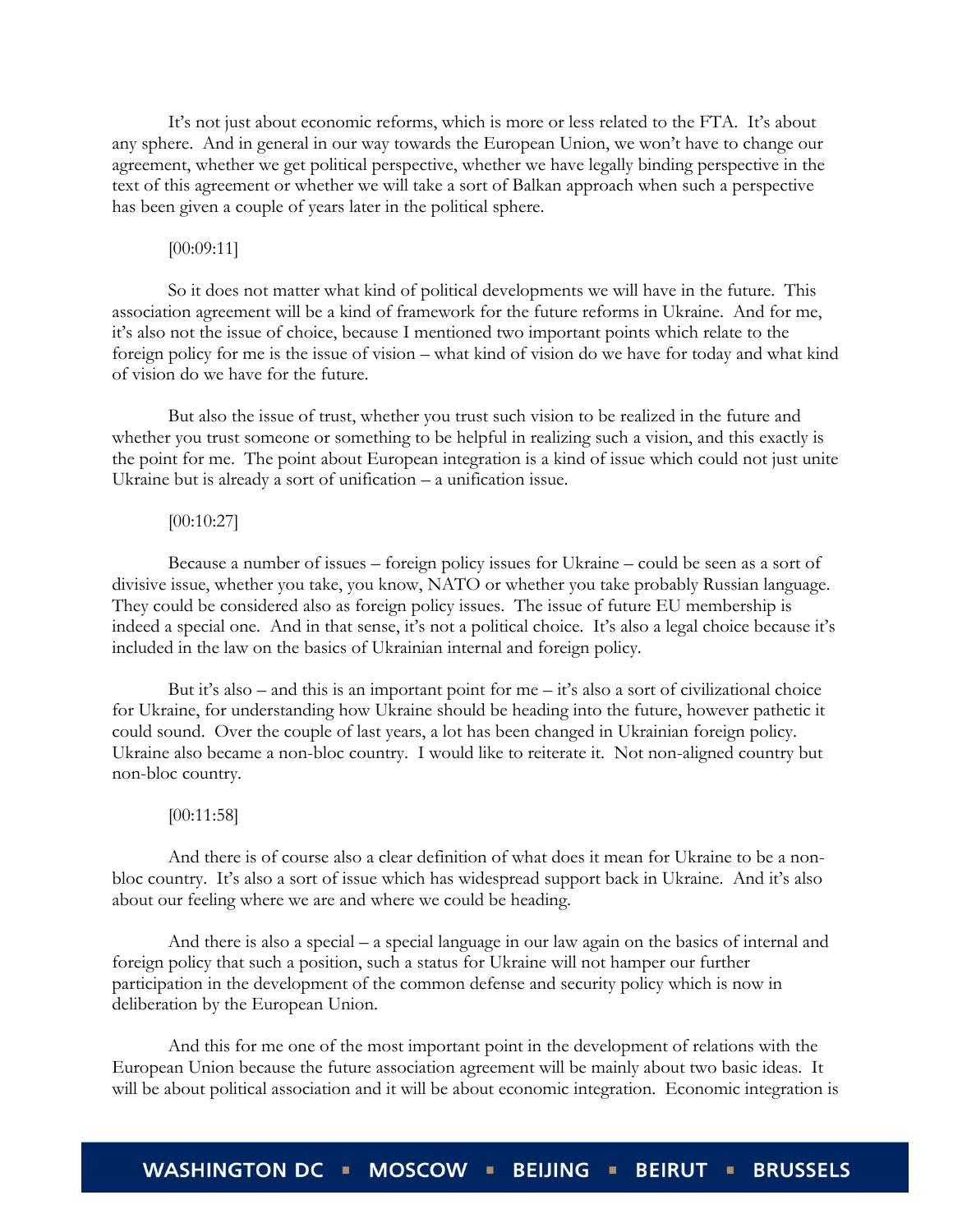more or less clear because economic integration is about the idea of extension – of course, incremental extension of four freedoms, the famous four freedoms to Ukraine.

#### [00:13:34]

You know, the base of such extension will be different, you know, if you take, you know, freedom of goods or freedom of services, it will happen more or less reasonably quickly. If we talk about movement of persons, of course it's extremely sensitive issue. It's an extremely sensitive issue for the EU itself. It's extremely sensitive issue for a number of EU countries.

So we would definitely need more time to deliver on the fourth freedom. But it's also important to understand what is the sense of political association, because the whole concept of the association agreement, how it's defined in the treaty or in the EU, is quite – it is quite a wide-scoped concept.

You could say, OK, the European Union has also the association agreement with Chile or with other countries which are, you know, quite far from proclaiming as their European inspirations. But it's exactly the idea. It's not just about association agreement but it's about, you know, in such a style so-called European association agreement.

# [00:15:01]

And the whole idea about it and the whole idea about political association is about further political convergence and, of course, it's about further participation of Ukraine in the CSDP. And at the end of the day, we see the future membership in the European Union also as a sort of special guarantee for our security.

And it's an important point to make here because Ukraine at the moment as you see our membership in different international organizations, Ukraine is not a member of NATO. We are not a formal member in NATO. We are not a member of the EU, not yet of course. We are not a member of other organizations. We are just a member of the OSCE.

And of course there could be, you know, further important developments on the OSCE. And I personally believe although OSCE is in quite a deep crisis now, we still have – we still have quite considerable potential to push for a special development around OSCE.

# [00:16:26]

,

Matthew mentioned Transnistria here and a number of security-related problems. Ukraine will have chairmanship in the OSCE in 2013. And we have quite an ambitious agenda for this chairmanship. And our idea would be, of course, a kind of honest broker here and every chairmanship should make – (inaudible) – definitely. But it's also about consistent and ambitious effort to deliver on all three dimensions of the OSCE.

We have a vision for that and we will come up with a number of proposals. And I am also happy to say and it's also a personal point for me that we've just concluded our chairmanship in the council of ministers of the Council of Europe. I was at the technical level, at the expert level in charge of this chairmanship.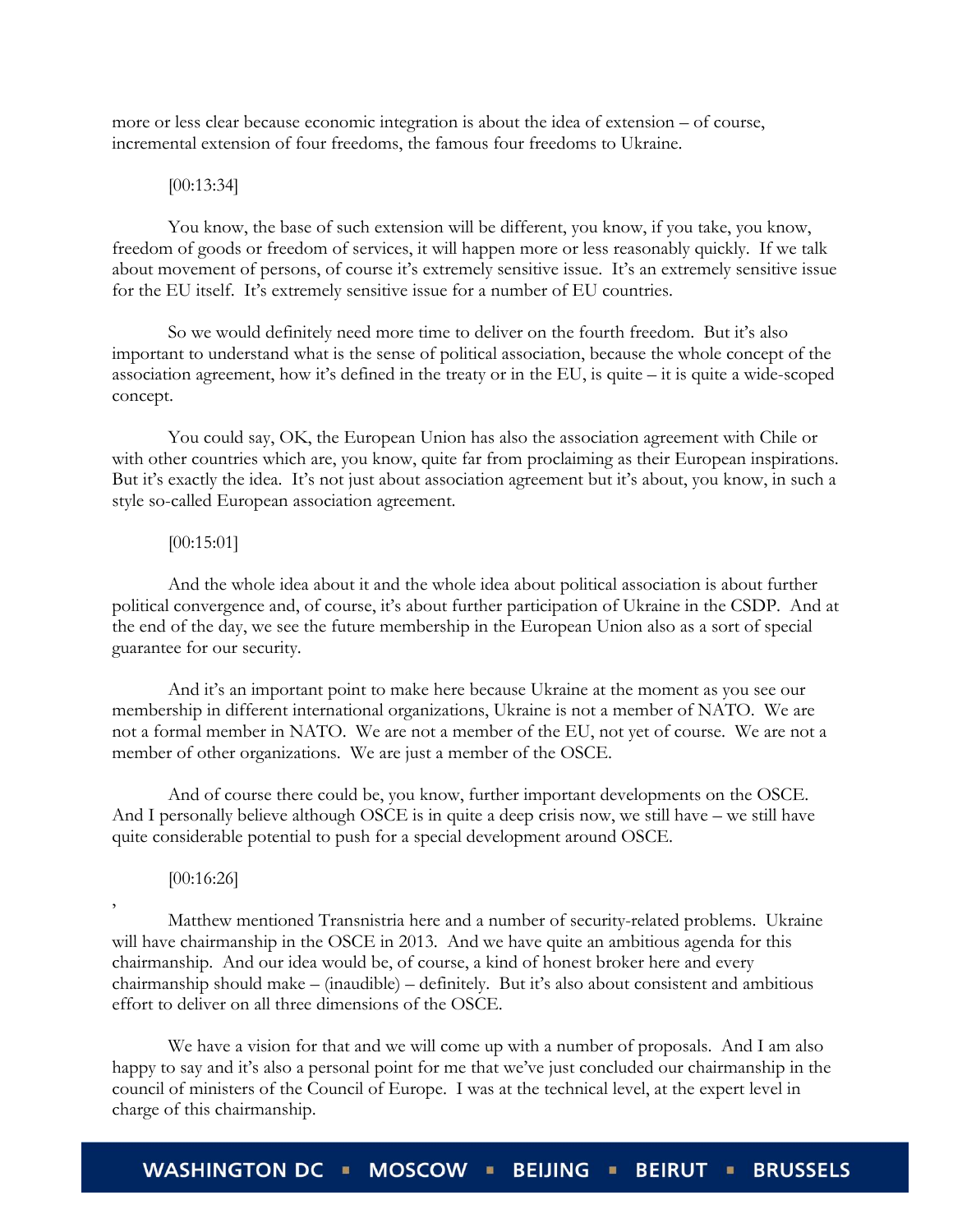And I believe it was also quite an important exercise because Council of Europe definitely has the potential to ensure that European space is the space of values and the space of rule of law. I've been talking for quite a bit about EU-related issues.

# [00:18:03]

Of course, we could address other issues during the Q&A session. But one issue which is quite often, you know, somehow touched upon all the different kind of discussions is the issue what kind of strategic partnership – partnerships Ukraine has at the moment.

And, you know, the number of questions I get actually from different audiences is about, you know, you have strategic partnership with Russia. You have strategic partnership with the United States. Now, there is a special drive, a special momentum towards China with a number of high-level visits, with a number of practical projects, with a number of spheres where the potential for future cooperation is enormous.

So what kind of difference, you know, can you see there and whether Ukraine is able to develop all these strategic partnerships in conjunction with, you know, Ukrainian Euro integration cost. And my answer is clearly yes. And the idea here is again it's not about making choices but the idea here is also not about balancing all different strategic partnerships and Ukrainian Euro integration costs.

# [00:19:47]

The idea is about being consistent in our vision. And the idea also is about injecting more trust, more trust that Ukraine could realize their ambitions in every important sphere. And you know, today in the morning sipping coffee I saw Warren Buffet talking on TV about Eurozone crisis. And his point was, you know, it is difficult to see a number of political leaders in the European Union who could do whatever – whatever it takes, it was his quote, actually – to deliver on the crisis.

And for me, it's also a point to have in Ukraine the political leadership who could do whatever it takes to bring reform forward and to bring also Ukrainian Euro integration forward because at the end of the day it's about consistency. It's about trust. And it's about being focused on a limited number of critical foreign policy priorities.

#### [00:21:20]

And I also, you know, personally  $-$  I personally believe and it's my personal conviction that we could and we should be successful on delivering on our plans on European integration because it is the key choice for Ukraine.

And it's also a guarantee for Ukraine to become truly a European country, not only in the sense of geography, and also successful country – a country not just, you know, on a European pattern but on the global pattern. Many thanks and I would be happy and ready to take up questions during the Q&A session.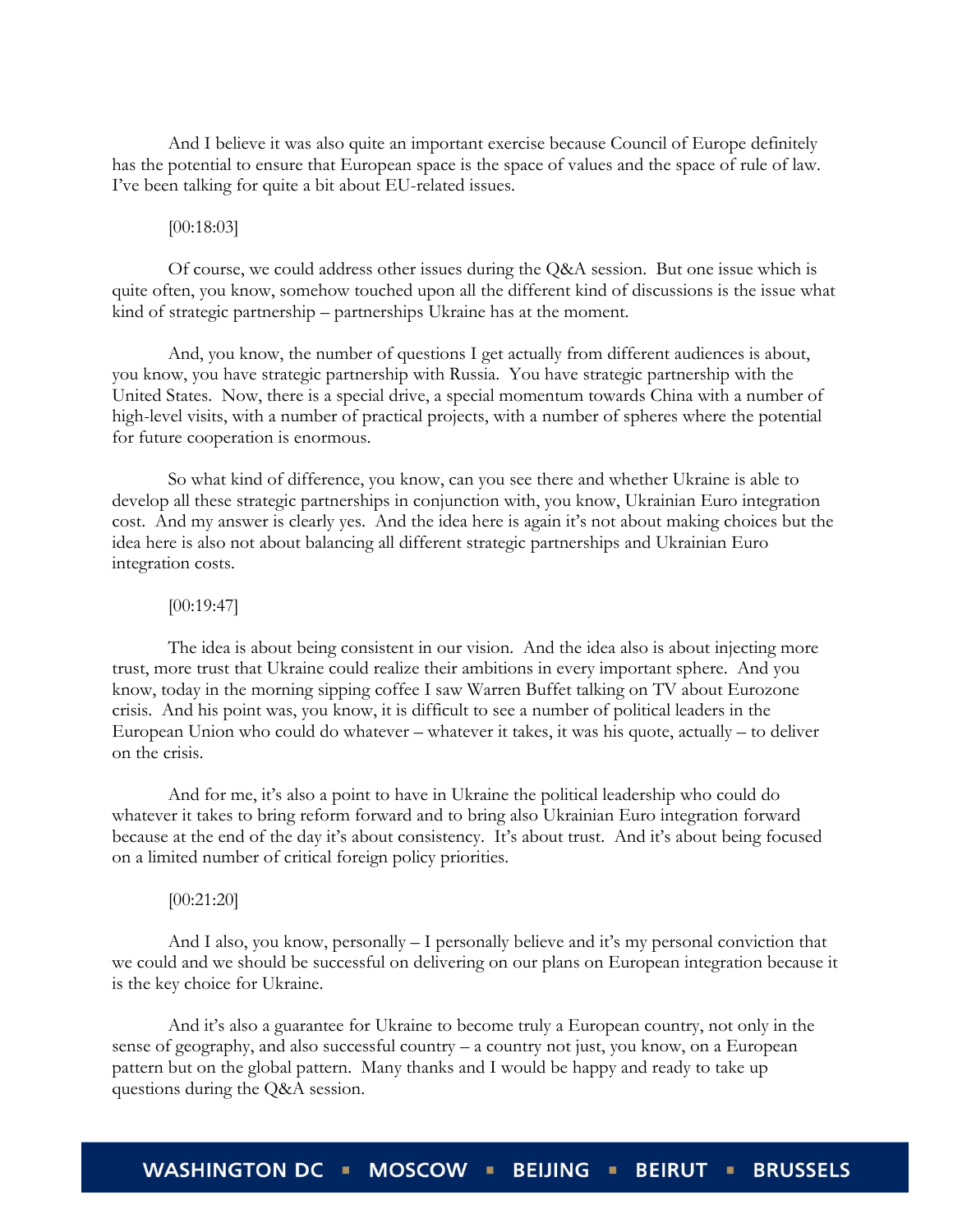MR. ROJANSKY: Thank you very much, Deputy Minister Klimkin. So while we have the technology working, which is by no means a sure thing, let me turn the floor to my colleague Olga Shumylo-Tapiola in Brussels.

[00:22:33]

And just by way of introduction say that in addition to some really outstanding research and analysis she's been doing on Ukraine and its relations with the EU and Russia out of our Brussels office, she was previously the director of the international center for policy studies in Kiev, which I think many of you know.

And she's been responsible on an advisory and an expert level for a lot of the work that went into where Ukraine is today on DCFTA when she led a team of experts assessing the impact and advised the deputy prime minister for European integration in the previous administration. And just on a personal note, I would note she is a fantastic artist as well.

OLGA SHUMYLO-TAPIOLA: Thank you, Matthew.

MR. ROJANSKY: But the floor is yours.

[00:23:17]

MS. SHUMYLO-TAPIOLA: Thank you. Good morning, everyone. Good morning, Matthew. Good morning, my colleagues from Ukraine and the EU. I would say simply that Ukraine is at the moment at the crossroad and the crossroad has three roads to go. One is to get closer with the EU and not necessarily through membership perspective but basically through introducing European norms and practices.

The second choice or the road that Ukraine can take is to stay in the grey zone where it is unfortunately now and to basically enjoy that grey zone. And the third is to go and get closer with Russia through the invitation that we have from Prime Minister Putin to the customs union.

I will not touch Russian issue because we have Lilia here. But I will look a little bit back as Matthew asked me to on the EU-Ukrainian relations and how they developed over these 20 years and to understand where we are now and why we are here.

[00:24:17]

So if we look back in the '90s, Minister Klimkin mentioned that when Ukraine was signing a partnership and cooperation agreement in 1994, perhaps there was another option for Ukraine like for other essential Eastern European countries. My reading is such that it would be almost impossible to get anything else than the partnership and cooperation agreement that the EU signed with other former Soviet Union countries for one simple reason.

Ukraine did not exist on the map of the European Union and other European countries at that stage. The only way to see Ukraine was still through a Russia prism. So what Ukraine got in the '90s partnership and cooperation agreement, a very big document which basically did not include any serious legally binding commitments to transform and reform.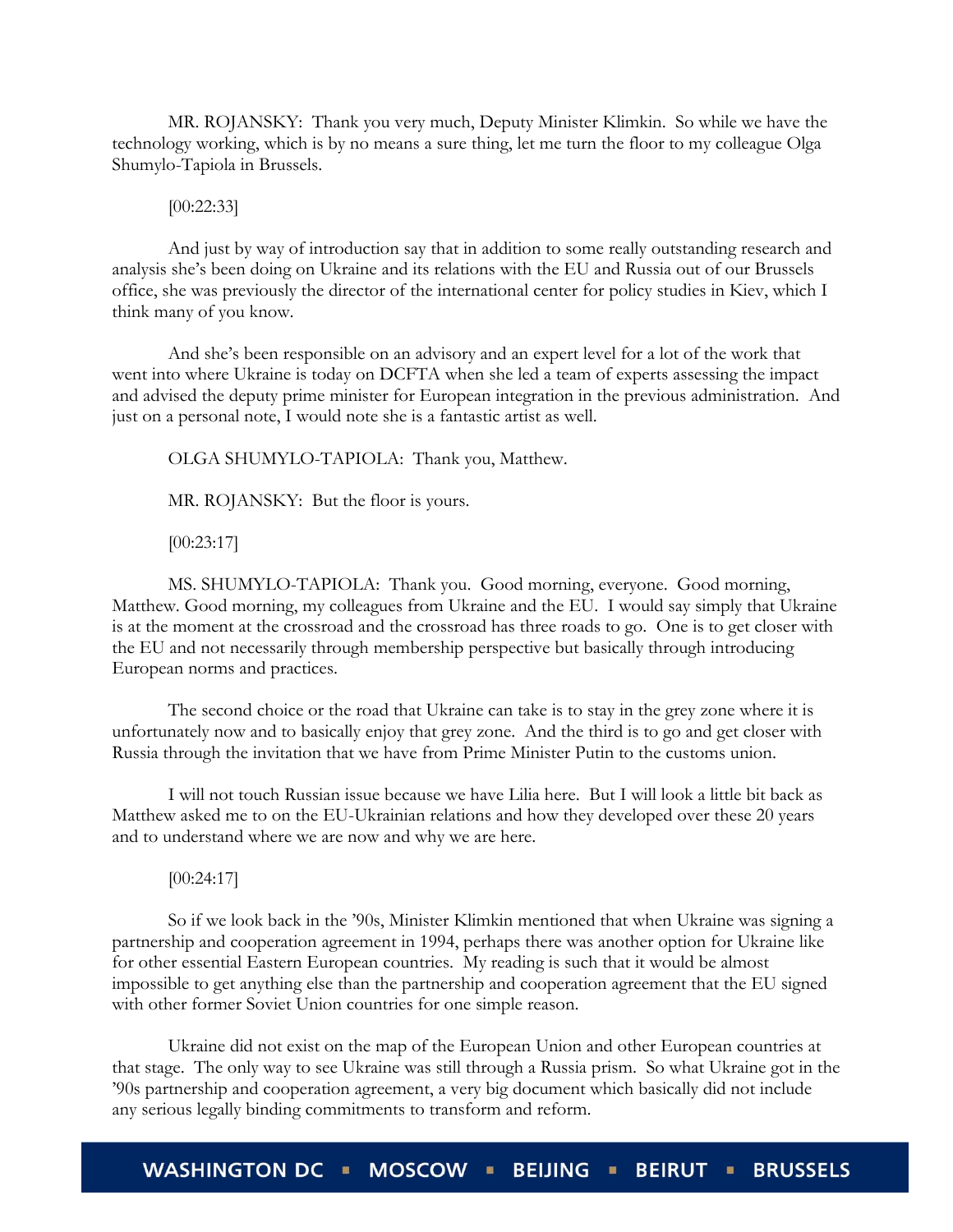Countries like Mongolia and others would get the same document. So that's where Ukraine's place was and that's where the starting point for Ukrainian-EU relations. At that stage, I would say that there was no common language, no common interest between the two parties and no understanding of why the two partners needed each other.

# [00:25:31]

Now, we go to the second stage as I defined it, and the second stage is 1998 when the agreement started being implemented to 2004 before the Orange Revolution. I call it, based on what some researchers suggested, a period of integration without Europeanization.

We heard a lot of declarations at high political level that European choice is one of the most important ones. But at the same time, we saw that the leadership of the country was balancing between East, West, EU, U.S. and Russia trying to benefit from all sides without very little action on the ground.

The population at that stage was quite supportive of the European dimension. But then if you look at the European policy, you will see that at the same time the same people would say that they would go for a closer alignment with Russia. So it was clear that the population didn't really understand what the European choice was about at that stage.

# [00:26:31]

And on the positive note, I would say that integration did happen at that stage because we had those, as we called them, islands of excellence in a number of ministries. And some of the representatives, my good friends, are sitting here at this panel, those people who actually made integration happen at their level, who pushed that agenda and who kept this European integration afloat while the political leadership was not really clear about the dimension – foreign policy dimension.

And I would say that the end of this period was also remarkable because there was this common language established between European bureaucrats and Ukrainian bureaucrats, European politicians at some level and Ukrainian politicians at some level.

# [00:27:21]

So that was already beginning of a closer relationship and better understanding between the two parties. Now, the third – the third stage, Orange Revolution and a bit beyond – I would call it the period of a missed opportunity for the European Union to get Ukraine closer. Yes, we saw the positive participation of some European leaders like Kwasniewski, Brazauskas and Solana in helping Ukrainians settling the crisis of 2004, 2005.

At the same time, the EU could get a membership perspective for Ukraine and draw the country closer because there was demand among the population, among the political elite. And the selling this point at the level of European leaders and citizens would be just the right time. Unfortunately, at that stage the EU leaders were not ready to give it – this membership perspective to Ukraine.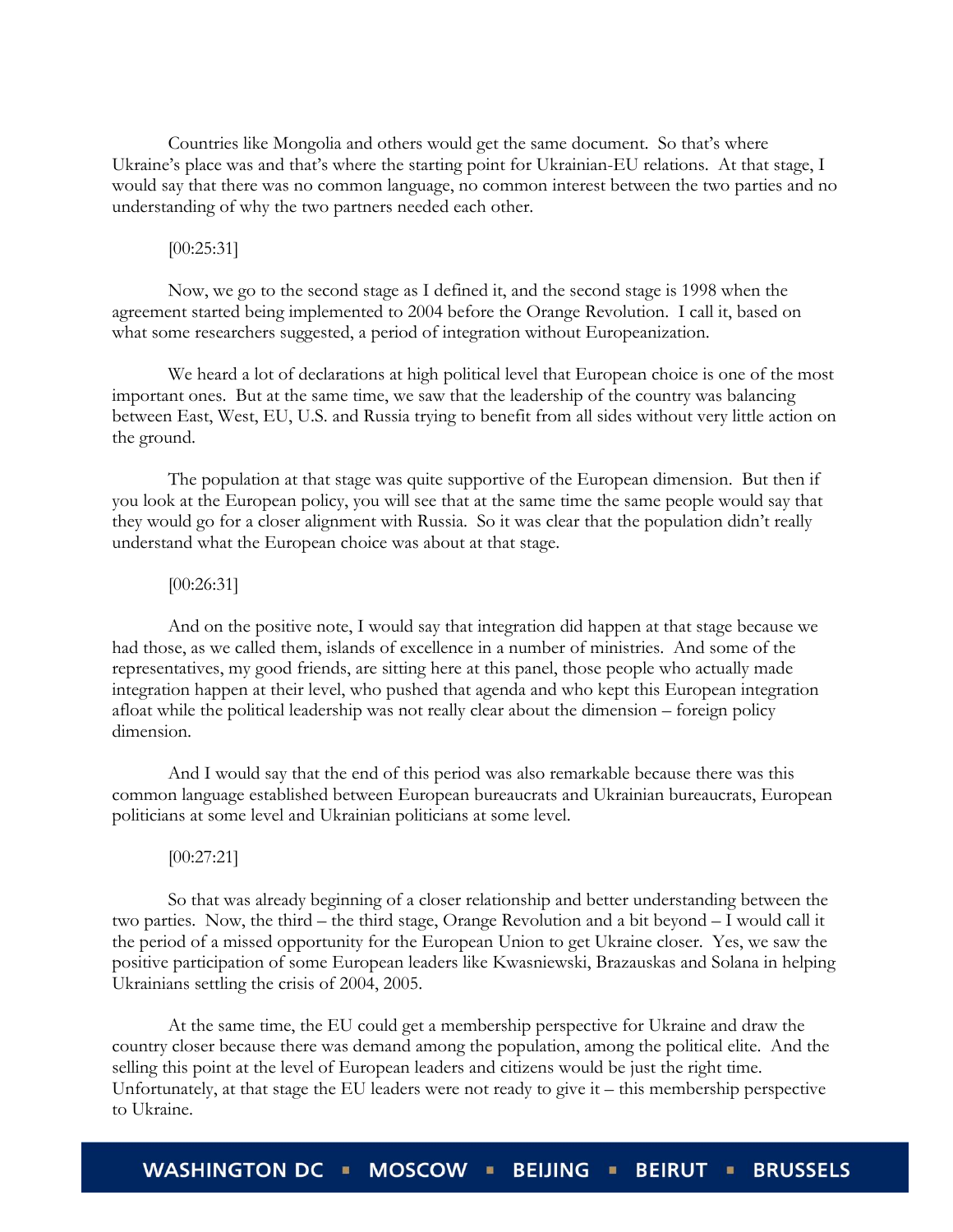And for me, that is one of the big failures of the European Union to date in relations with Ukraine. Instead, as Mr. Klimkin mentioned, we've got association agreement which was supposed to bring Ukraine closer politically and economically to the European Union.

#### [00:28:41]

Negotiations were started both on the political, sectoral and trade parts. But overall, if we look at that period, we saw a lot of promises from the political level, but again, very little action or very little support to action from political level to the bureaucracy and basically the implementers.

The population was quite supportive right after the Orange Revolution and we saw that in the level of support for European Union plummeted. But at the same time, we saw the very big drop of public support probably by the end of 2005.

And if we ask ourselves why people got so upset about the European Union, the only clear link is such that basically the link between the European Union and politicians in Ukraine that people of Ukraine made was the reason for the decreasing support for the European Union and European aspirations.

#### $[00:29:43]$

At the same time, we would say that the European side between 2004 and 2010 was quite hopeful about where Ukraine is going and despite the fight between the president and prime minister, which was usually the cause of discussions by EU ambassadors and EU leaders, despite all of that, the hope on the European side prevailed.

And now, we are moving to today's situation, 2010 onwards. I was trying to find a title for this period which appears to be a bit difficult because I would say high hopes at the beginning of the presidency of Mr. Yanukovych and perhaps high disillusionment and disappointments at the moment.

But I would also – I could also call this period lost opportunities with question mark because I am trying to stay optimistic and hoping that maybe the relations will go out of the deadlock where they are now.

So again, Mr. Klimkin mentioned that the association agreement negotiations are concluded and with only one question that stays on the agenda proposed by the Ukrainian side which is a membership perspective.

#### [00:30:56]

This is not something new. Every Ukrainian president was asking for membership perspective. But again, the motivation of each president was a bit different. I wouldn't go much into detail of the motivation of the current president. But let it be that this is his personal agenda and be that membership perspective can solve Ukraine's issues.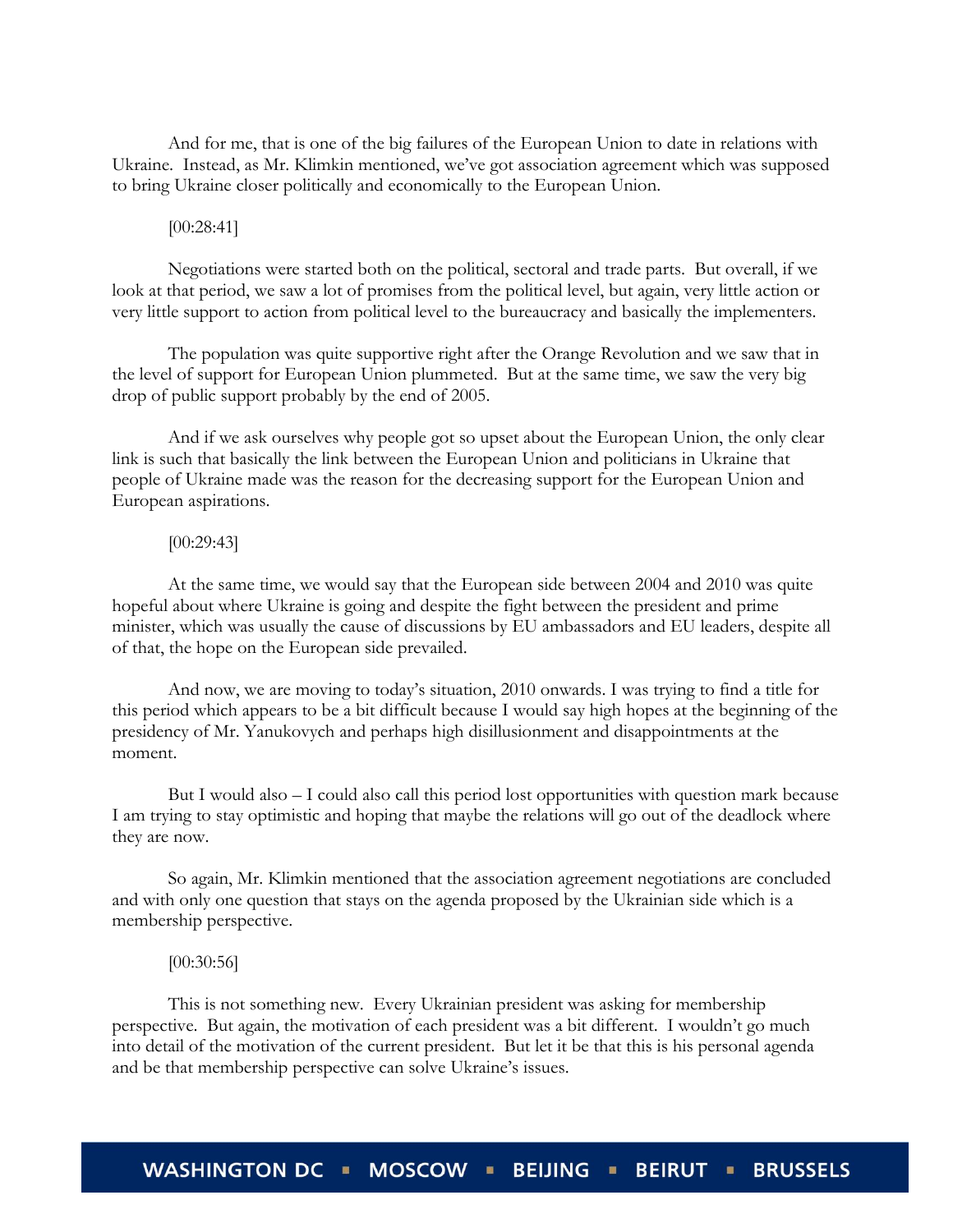But to make it clear, membership perspective is not possible. It's not possible at the moment for Ukraine because the European Union is not ready to give this perspective and it hasn't been ready even in the best times for Ukraine.

At the same time, the developments within Ukraine over the last two years allow many Europeans to question not even membership perspective but to put in a big question the association agreement, which as was mentioned today, is an extremely important initiative for Ukraine.

# [00:31:54]

We saw a number of statements – very critical statements from Brussels and other capitals to Kiev. We saw the resolution of the European Parliament which basically says that Ukraine has to sort its issues before any move on the ratification of the association agreement happens. I will not go much into detail, but again, we are not talking only about the political prosecution of opposition.

But we are talking about independence of judiciary in wider format. We are talking about local elections and the concerns that we have all about the presidential and parliamentary elections of 2012, rules for which are now being drafted.

So I will conclude with two dilemmas. One is Ukraine's dilemma, and as was mentioned today, it's really a purely domestic choice whether Ukraine is willing to sort out the problems that are now the preconditions – the solving of which are preconditions for the successful completion of the project are called association agreement negotiations and ratification.

#### [00:33:06]

And obviously once the agreement or if the agreement is ratified, how it will be implemented. But that will probably be a question for a few years from today. On the other hand, we have a Brussels dilemma – the choice between values that the European Union has to make and long-term interests, because obviously if the project with Ukraine fails, it will not be as hopeful for Moldova and Georgia who are currently also negotiating similar agreement.

On the other hand, the EU has problems and the EU is split between two groups. One group is saying that we have to embrace Ukraine no matter what because we are afraid to lose it to Russia. And the other group of member states, some of them who invested political capital, like Poland, like Sweden, like UK and others for less enthusiastic about Ukraine in general.

These countries are saying that we have to really make Ukraine an offer, which is the association agreement ratification, and then it's up to Ukraine to decide whether it wants to go ahead or not. So the final note is that the bulk will be on the Ukrainian side. And at this moment, the Ukrainian side has to decide whether it stays in the grey zone, moves closer to Europe or maybe over time through the grey zone moves closer to Russia. Thank you.

# [00:34:44]

MR. ROJANSKY: Thanks very much, Olga. Well, appropriately since the ball is in Ukraine's court, we will go next to Valeria Lutkovskaya, who is Ukraine's envoy to the European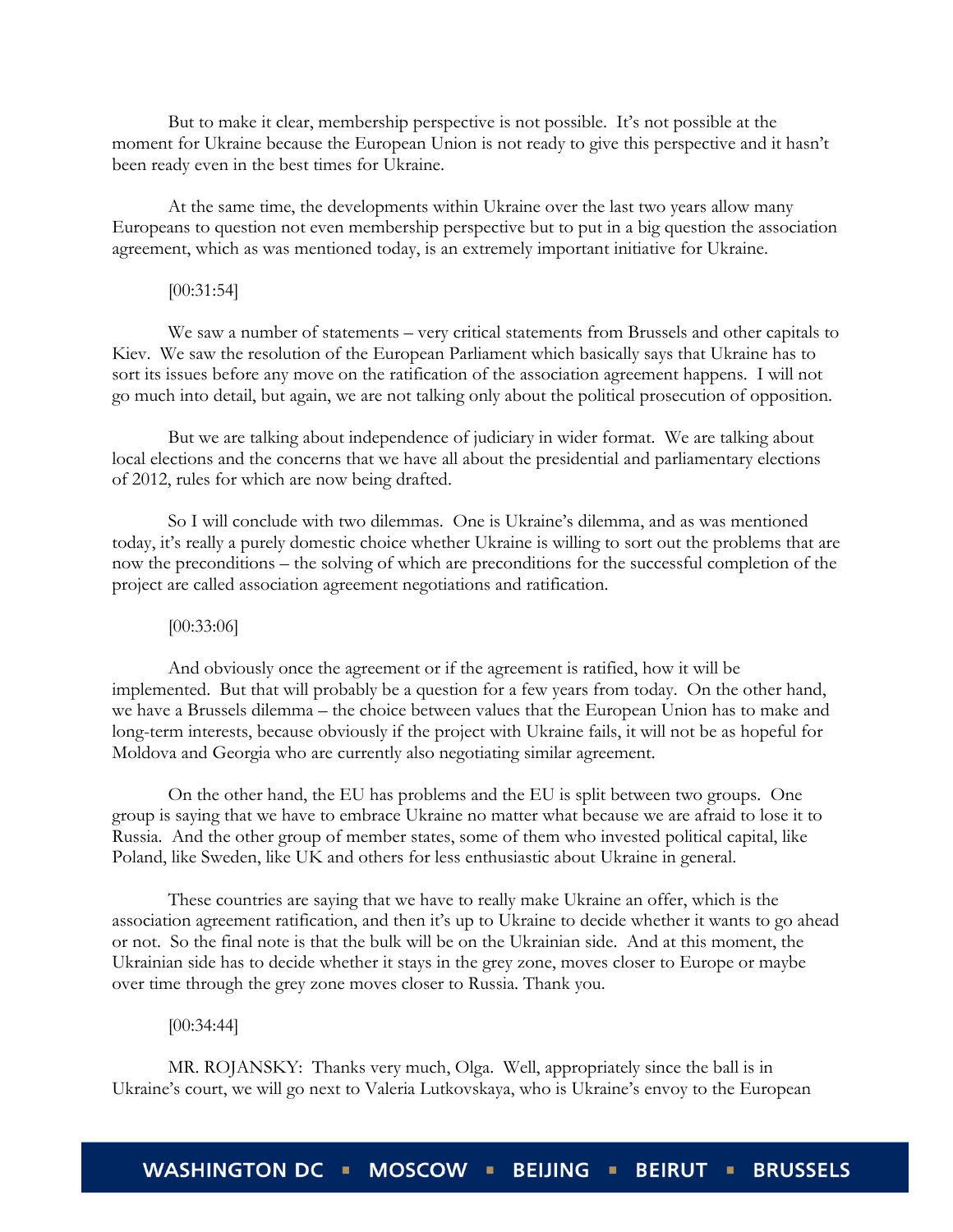Court of Human Rights. And let me just note we've got just under 40 minutes left. We have two panelists and I want to leave time for Q&A. So – "korotko"

VALERIA LUTKOVSKAYA: OK.

MR. ROJANSKY: Thank you.

[00:35:06]

MS. LUTKOVSKAYA: Thank you very much. Thank you very much, first of all, for the possibility to take part in this meeting. It's very interesting to have such meetings with such auditorium here in Washington and I hope that it will be very successful.

First of all, I would like to say that I am the representative of the government of Ukraine in the European Court of Human Rights. And I understand so that the cases that we have received under communication from the European Court of Human Rights is such indicators concerning the situation in Ukraine. So and these cases are very close to all the questions that were discussed in the first panel for today.

So I must say that it was some critic to the new law concerning judicial system and status of judges in the first part of our session. And I must say that now I see that part of this judicial reform was very successful. For example, the first part that is concerned the question of legal system in Ukraine.

You know that before them – for example, in commercial and administrative proceedings, you can have – (inaudible) – before the adoption of this law. Now, the situation is absolutely unique for a civil, commercial, criminal and administrative proceedings.

# [00:36:38]

So I think that this situation is better than it was. For example, the question of reasonable time was very often in the cases that was communicated by the European Court of Human Rights before.

And it was some judgments of the European court concerning the violation of the right to have the decision of the national court in reasonable time after the adoption of this law concerning judicial system and the status of judges. So now we have not any question concerning reasonable time in national courts.

So I think that the situation with judicial system is not so crucial as it was said before. But I know that we have some problem with independence of judges, with the independence of judicial system. Now, we have under the communication we have a lot of cases from the European Court of Human Rights concerning proceedings in the high judicial council. I think it's very good.

#### $[00:37:45]$

Now, my position is that I can't protect the situation. I must represent the position of government in these cases. And after then, we will receive some judgment, some legal position of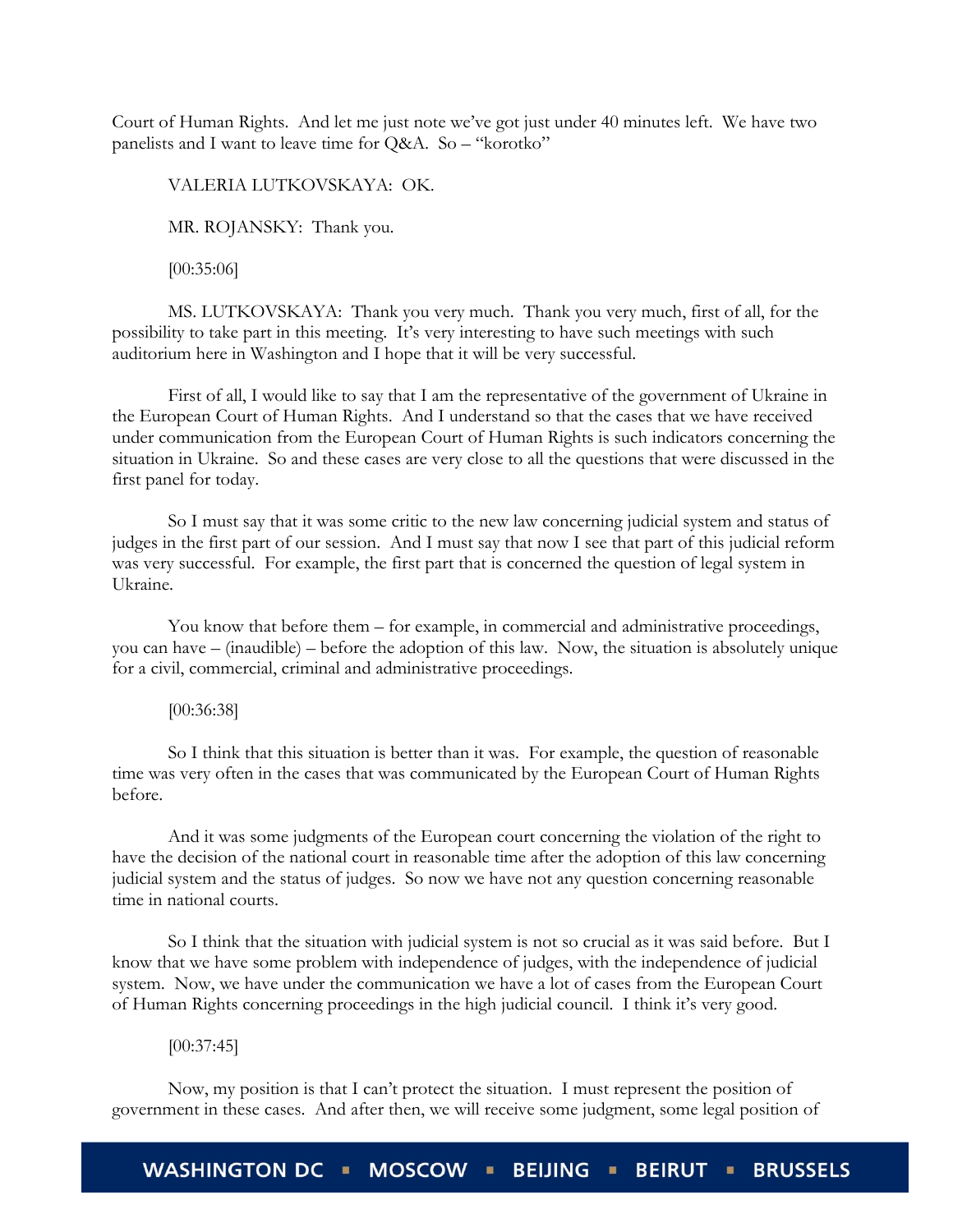the European Court of Human Rights concerning the proceedings in the high judicial council that can be realized in new law. And I understand so that all who drafted the law must see the results before the improvement of the law.

Now, we have the situation when the law concerning the judicial system and the status of judges is very young – only one-and-a-half year is in force. So I think that we can enforce the situation if we – if we receive some results of this law. The results now are not so bad. But now, we have some drafts concerning the improvement of the situation, concerning the improvement of the independence of judicial system in Ukraine.

# [00:38:58]

For example, and I as a government agent, I hope that the question concerning the electoral law will be the question for the European Court of Human Rights too, not the question of system is not the question for the European court, but the question of quality of law will be the question for the European Court of Human Rights, not yet but after the election, after the parliamentary election.

And I hope that it will be some assessment from the European court concerning our situation. But now, I must say that we have some very crucial problem in our legal system. These problems are not in the system of – they concern the question of torture in the pre-trial detentions, questions concerning the effectiveness of the prosecution office, the question of effectiveness of judicial system in the sphere of criminal proceedings.

#### [00:40:143]

And now, we are in the stages that we have new criminal procedure court. This court is now in the expertise in the Council of Europe. After this – after the adoption of new criminal procedure court it will be new law concerning law enforcement, new law concerning advocacy and concerning the prosecution.

And we hope that with very close cooperation with the Council of Europe, with very close cooperation with the European Union to have improvement of the situation in this field too. So I am ready to answer the question, if any.

MR. ROJANSKY: Thank you very much. My colleague, Lilia Shevtsova, as I'm sure all of you know, needs no introduction. She is an institution in Carnegie and in the wider thought leader community.

LILIA SHEVTSOVA: (Inaudible.)

MR. ROJANSKY: That was not a veiled comment about that. But I – just, you know, it strikes me that the title of your new book with Andrew Wood, "Change or Decay," is a question that bears asking not only in Russia but I think throughout the post-Soviet space.

[00:41:25]

MS. SHEVTSOVA: I'm afraid so.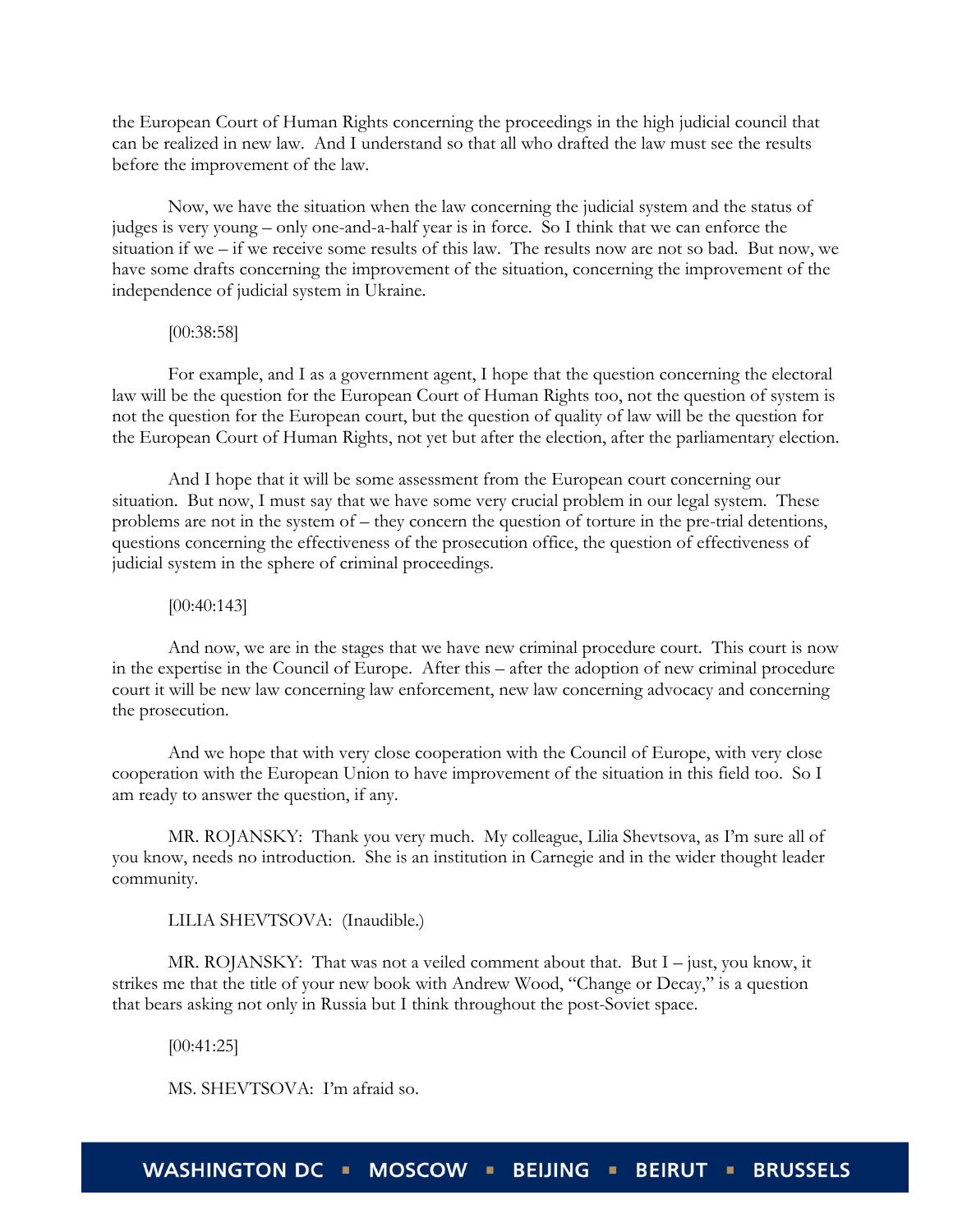MR. ROJANSKY: Yeah, and I would just note the one thing that doesn't change is that Lilia always has fresh insights, so with that high expectation –

MS. SHEVTSOVA: Well, I'm not sure. I'm not sure, Matt. Matt, thank you for having me. And I understand that we need to save time. Let's save time while using me. I will have several brush strokes to the picture. And thanks a lot, Pavlo, Valeria and Olga. Thanks a lot, Olga. We are on the same page, by the way. Thanks for having me.

And I will try – I will try to give you several views from Russia on Ukraine and on the Russian relations with Ukraine. I will be simply changing my hats. So I will try to present in a very crude form the view of the Russian political establishment and the Kremlin today on today's Ukraine. Secondly, I will give you a very romantic, idealistic view on Ukraine and the relationship with Ukraine on the part of liberal minority – and I belong to this idealistic minority, to this ghetto.

#### $[00:42:25]$

And thirdly, what does the Russian society think about Ukraine and Ukrainians now and hence what could be the model of the Russian-Ukrainian relations based on what is happening in Russia and what does a Russian political establishment think about Ukraine. But firstly, one general comment, if I may.

You know, I strongly believe that Ukraine is a test case for both – for Russia and for the West. With respect to Russia, Ukraine and our attitude towards Ukraine and Ukrainians demonstrates to what degree we still got stuck, you know, inside of the Russian matrix and to what extent we already are fighting our forbearers, our complexes and our past.

#### [00:43:18]

Unfortunately, 20 years of Ukrainian independence have been 20 years of the nonstop Russian headache and reason for collective ulcer. With respect to the West, I believe my friend Olga from Brussels that the West has failed the test case as well. And now, let me just give you a rundown very fastly changing the hat – my hat now, the Kremlin hat. What does the Kremlin, the Kremlin elite and those who are set in these elite are thinking about Ukraine.

They are pretty open about that. And it seems to me we can trust the national leader, Mr. Putin, when he said: Well, Tymoshenko, she's not my relative. But she's my opponent. She's our opponent because she is in favor of European integration, of EU integration. That means that she is our enemy. And Medvedev this year was pretty – the liberalizer, liberal reformer Medvedev – was pretty open as well when he was talking about Ukrainian hesitation, you know, with respect to the Russian customs union.

# [00:44:28]

He said: Either you are with us or you are against us. So it says a lot about the dominant role in group mood with respect to Ukraine. Ukraine despite of these 20 years still is part of the Russian national identity. Ukraine … which has to be glued back. Ukraine is, by the way, part of the Russian, I would say, understanding of Russian culture, Russian past and Russian statehood.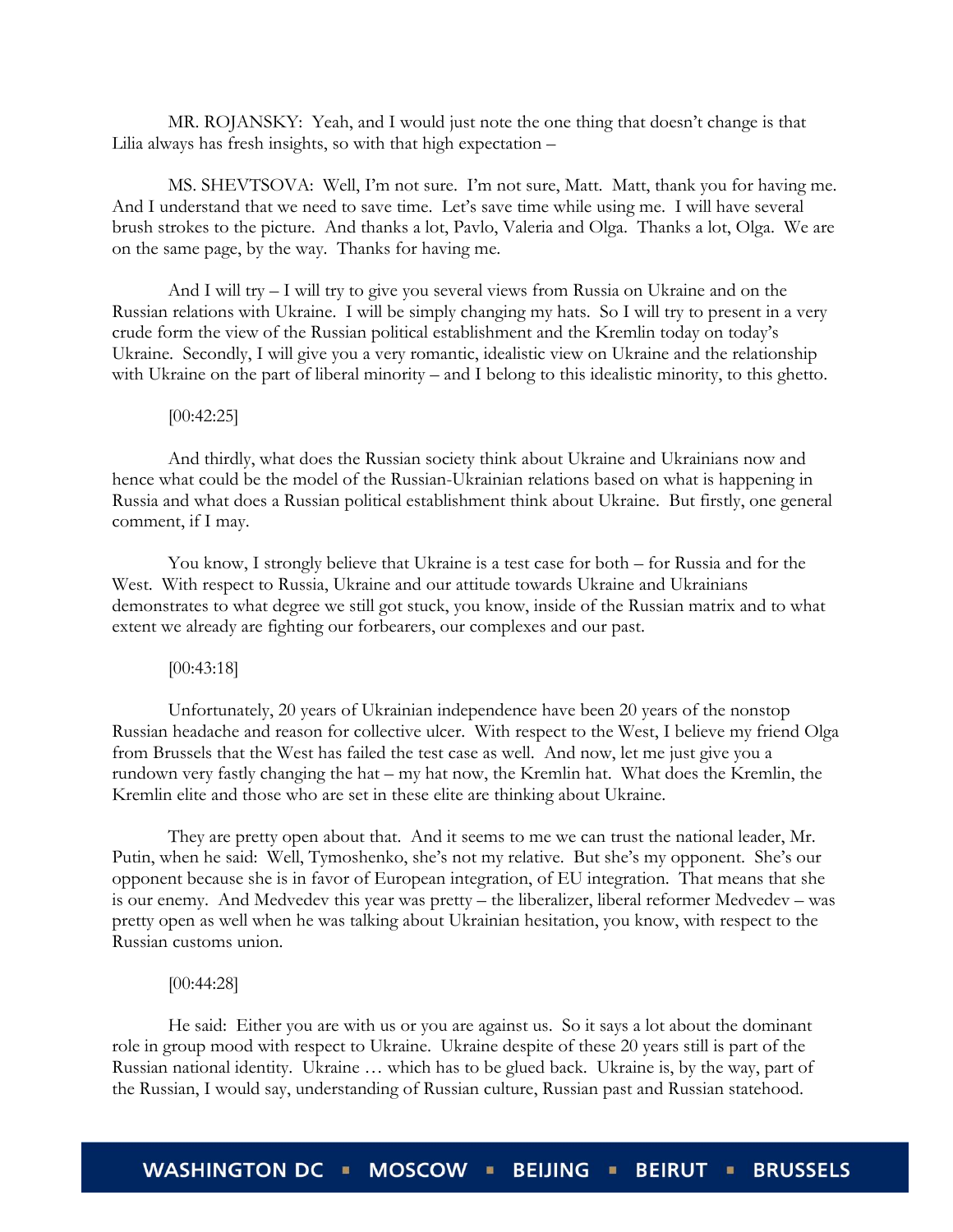And even among the Russian official liberals, the concept of Finlandization of Ukraine, you know, bad, bad, bad, bad, bad, 20 years bad is one of the popular concepts.

And now, with respect, you know, to the current political and European landscape, when everybody is discussing the decay of Europe, dysfunctional America, the Russian political elite is thinking, hi, that's the moment we can have them back, especially with Yanukovych. Of course, there is a lot of frustration with respect to Yanukovych because there was the idea and hope that Yanukovych will bring Ukraine on the plane towards, you know, Mother Russia.

#### [00:45:38]

And it seems to me it reflects total misunderstanding on the part of the rational establishment and official elite the way how the nation-state is being formed, total – the misunderstanding of the fact that even, you know, those people who are backsliding in Ukraine now would try to consolidate Ukraine, not into Russia's pocket. But at the same time I want to alert you that, you know, the belief and that Ukraine can be – that the moment can be used in order to get Ukraine back is very popular.

And those who are doing Ukraine and reading Russia, please look at the recent report in – the report of the APN Institute for National Strategy that has a lot of recommendations how to use the European political crisis and political crisis in Ukraine to get Ukrainians back. It's a fascinating report of the people who are very much close and in fact engaged into the Russian political establishment. I would stop to scare you at this point.

#### [00:46:44]

Point number two, about the liberal ghetto, about us, what liberals hope and dreaming about. They dream about Ukraine not as a borderland, but they are dreaming about Ukraine being the bridge between Russia and Europe. They are dreaming about Ukraine as the example, as the instrument to prove ourselves, Russians and Slavs and Europe that orthodox Slavic mentality and culture and the Soviet past is not a formidable and insurmountable obstacle on our way towards Europe.

So that, you know, democracy is not totally outside of our genetic code. Well, we spent a lot of time hoping for Yushchenko. We had a lot of frustration with that period. We don't hope much with respect to Yanukovych. And for us, there is a kind of dilemma. We would love Pavlo's idea of civilizational choice, that Ukraine has made its civilizational choice. We would love you to be right.

#### [00:47:53]

But at the same time, I'm listening to Olga. I'm reading what Olga and other experts are writing and I'm just kind of, you know, stuck. And I'm asking myself a very puzzled question – to what extent Ukraine can move and join Europe while backsliding on European values inside of the country. Well, perhaps you can – you can do these experiments and you can use the foreign policies and the instrument to transform the domestic life. It never happened in history. But if you'd be lucky, well, you'd be glad if you're lucky.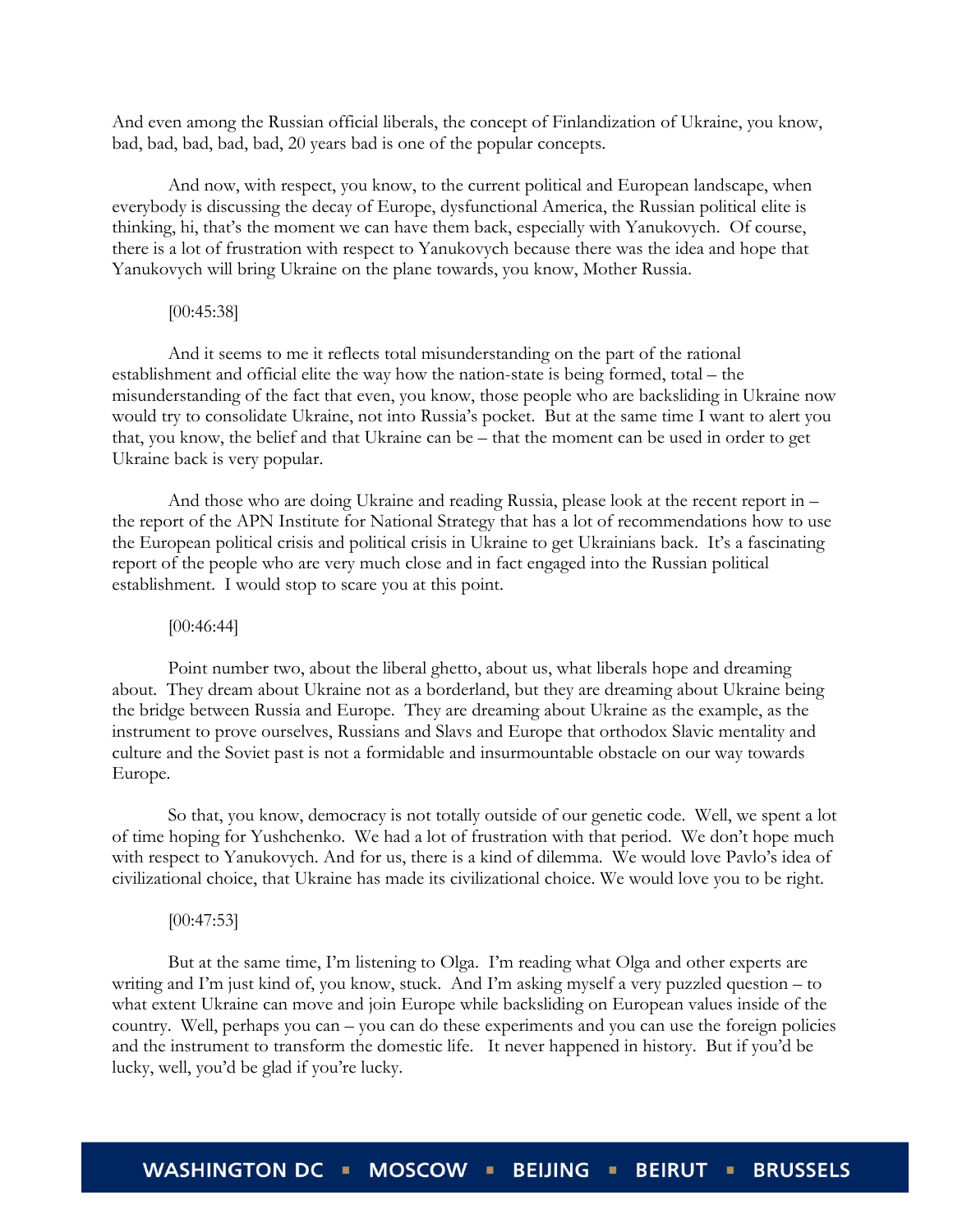And point number three, what the Russians are thinking about Ukrainians, Ukraine and our relationship with Ukraine. Here, I have very positive results from fall this year: 53 percent of Russians now in favor of the new model of relationship with Ukraine. Ukraine has to be independent and friendly to Russia.

#### [00:48:53]

Well, and only 33 percent believe that Ukraine has to be dependent on Russia. That's a progress because even seven years ago, 40 percent of Russians were in favor of Ukraine dependent on Russia. And I do believe that we are moving in a positive direction. And 62 percent of Russians demonstrate today positive feelings towards Ukraine. Only 23 percent – this is Putin's basis, by the way, 23 percent demonstrate negative attitude.

Of course, we are not that good as Ukrainians because according to the recent polls in Ukraine, 93 percent of Ukrainians view Russia positively. And it appears that Ukrainians do not depend on the official propaganda and do not depend on the political zigzagging. And Russians still do depend on TV. So what is the conclusion, what kind of model, looking from the Russian perspective, we can have of the Russian-Ukrainian relations in the future?

# [00:49:55]

Unless we have the same old Russian matrix, unless we have the same Russian political elite over the national leader Putin who is not going to leave the power at least in the next apparently 12 years, we'll have a rocky relationship. We'll have a lot of problems, a lot of tensions and continued effort to get Ukraine back using economic, political and all other mechanisms.

And Putin's idea of the Eurasian alliance simply shows you the vector. And Putin's cockiness with respect to the European crisis and dysfunctional America and absolutely totally, you know, pathetic British democracy simply demonstrates that that cocky swagger, you know, they're saying: We'll get you. And Ukraine is such a brilliant case of getting.

# [00:50:48]

And the paradox is irrespectively of what kind of political regime Ukraine will have, authoritarian hybrid, demotic whatever, if Ukraine is not under the umbrella of NATO, is not member of the EU community, the Russian political system, the Russian matrix, the Russian elite will go after you.

And the – you know, the identical nature of the regime will never save Ukrainians. Just like Russia have a lot of tensions, controversies with Lukashenko, we can have a lot of controversies with Yanukovych. And at the same time, paradoxically, after Baltic States, after Poland joined NATO and the EU, the Russian relations with these countries have become much more normal. Thank you.

MR. RAJONSKY: Thank you very much, Lilia. Enthralling as always, you did not disappoint. Just a quick observation from an American perspective because I realize that we haven't included the U.S.-Ukrainian relationship on this panel.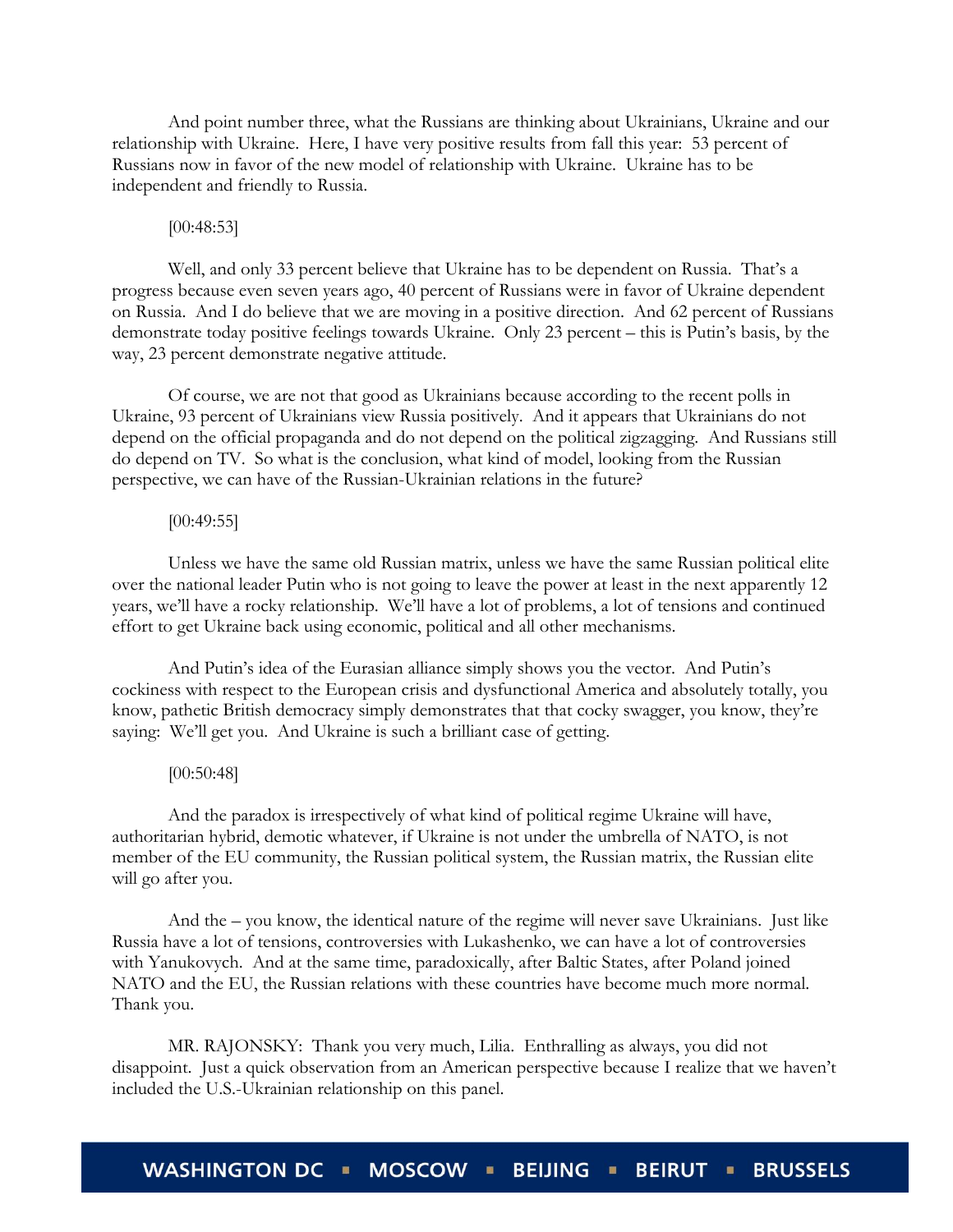I think if you listen carefully to what Olga and Lilia and our two colleagues from Kiev have said, it's very clear that there are organic reasons for Ukraine to be high on the agenda for Russia because of where the people are coming from, because of the history.

#### [00:52:08]

There are organic reasons for Ukraine to be high on the agenda for Europe – proximity, size, economy, of course Ukraine knocking on the door. When you think about the United States, I believe it's very important to remember that Ukraine has to provide the reason to be on the American agenda. It's far away. It's big. But we're huge. Think about Ukraine's engagement with the United States as a proactive activity that has to be coming from Kiev.

And I think that when you look back at the last 20 years, there is a kind of sine wave. You know, we had a post-Soviet phase. We had to be there. There were nuclear weapons. We were doing post-Soviet transition across a post-Soviet space. But then – but then things kind of slowed down and we went into a stasis. And then we had the Orange Revolution and with the energy and the leadership of a certain set of people in Washington, we got pulled back in.

#### [00:52:57]

And then we had malaise. And then we had disappointment. And so I just would note from the American perspective, the one really big difference I believe is that there has to be a compelling reason for Ukraine to be on the agenda. The default, I think, is Ukraine fatigue and ignoring Ukraine. But that's the end of my remarks. Let's open it up for questions. I'm going to take a few at a time. So yes, right there? Nadiya, I know you introduced you before, but do it again.

Q: Nadiya Kravets, Harvard Ukrainian Research Institute. Two questions and both of them will be directed to Mr. Klimkin. I would like you to try to reflect and evaluate how effective Ukraine's foreign policy has been to date under the administration of President Yanukovych.

And the second question refers to perceptions of the current administration, current foreign policy elite, so to speak, in Ukraine and in the government regarding its security situation. So reflecting on Madame Shevtsova's remarks, we can see that Russians perhaps have a more aggressive stance towards Ukraine.

Yet perhaps the current Ukrainian elite does not necessarily see this as a security threat today or in 10 years' time. So if you could elaborate on what are the security perceptions of the current government? Thank you.

[00:54:20]

MR. ROJANSKY: All right. Yea, Pico (ph), right here?

Q: Thank you. I'm Victoria Kupchinetsky. I'm the correspondent for the Russian service of the Voice of America. And my question is for Ms. Valeria Lutkovskaya. In the West, a lot of people thought that the case of Yulia Tymoshenko and the process of Yulia Tymoshenko was politically motivated. What is your option on on this case and this process?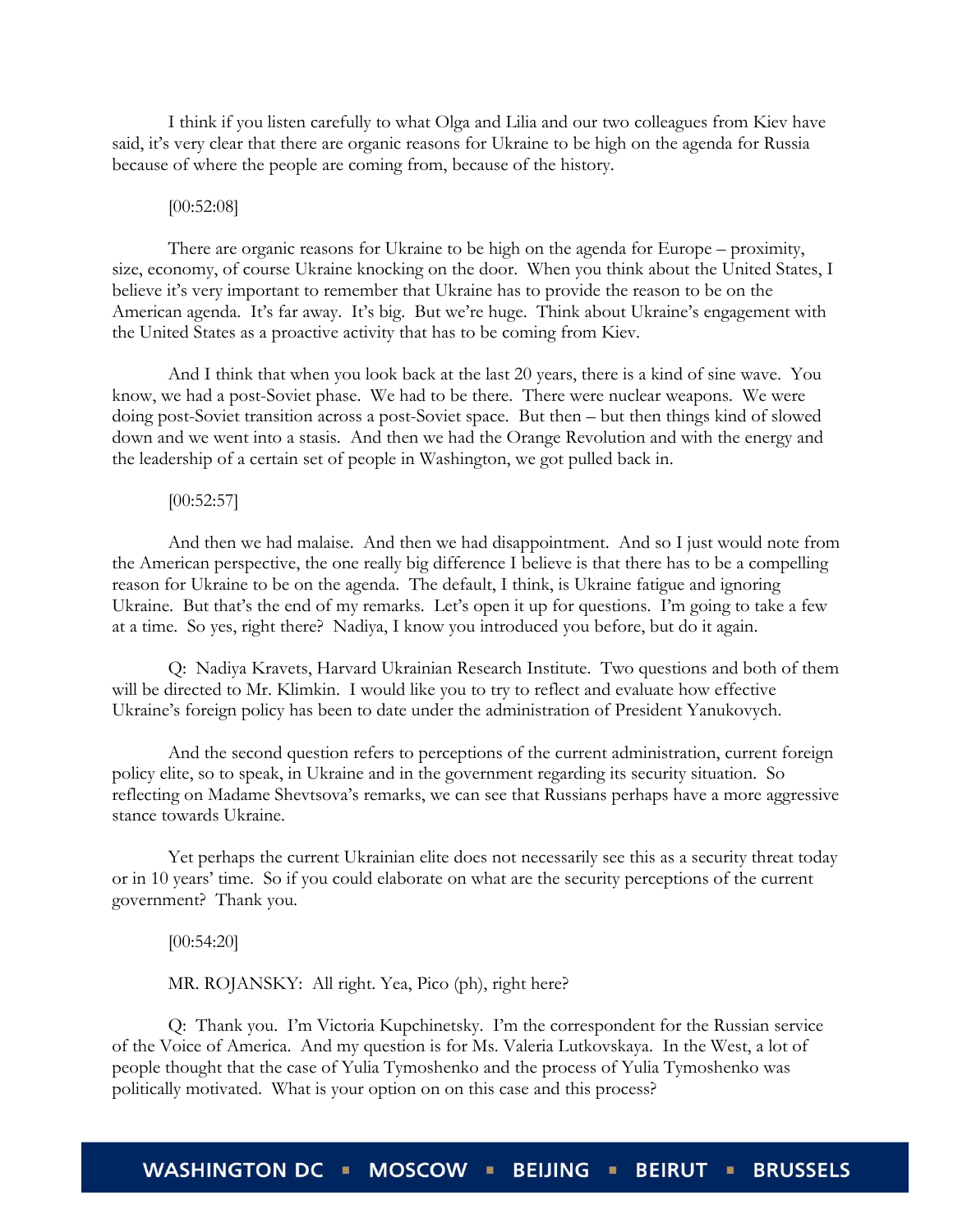And I'm asking you not just as a representative of the Ukrainian government but as a lawyer and as a specialist in the Ukrainian judicial system. You mentioned that the Ukrainian judicial system does have some shortcomings. And do you think that those shortcomings played into the conviction and played a certain role in the whole process? Thank you.

MR. ROJANSKY: OK. We can do one more, if anybody has one. No? OK, well, why don't we go to Mr. Klimkin and I'll invite our other panelists to comment as well on both of the questions.

#### [00:55:27]

MR. KLIMKIN: Many thanks for these questions and it is quite interesting. First, you know, not in appreciation of myself but in appreciation of Ukrainian foreign policy, I would risk actually saying that, yes, indeed, I believe that overall our foreign policy was quite effective, and because, you know, just based on the following.

Firstly, the point about choice – Olga, you know, was talking about choice, you know, between the West, you know, the EU and Russia. I believe it is not about making choices because you can make choice actually between two similar, similar positions and they are definitely not – not just from the point of how we see them but from the quality and from the substance of relations because with the EU it's about integration. And with other strategic partners, it's about cooperation.

# [00:56:32]

It's about different kind of cooperation. But cooperation is about better cooperation, is about even better cooperation but not about deeper cooperation. It's only about integration is my point. Secondly, we were able to practically wrap up negotiations on the association agreement. It's sort of new momentum with the European Union, overall sectoral integration. We became a member of the energy community treaty. And it's a kind of systemic choice, even more important in some sense.

It's a new momentum now for visa-free regime with the European Union and it does matter for a lot of Ukrainians. You know, with Russia, of course, as Lilia just said, you know, it's not a simple – it's not a simple relationship. It's never the point between old neighbors. But I believe we were quite successful in sorting out a number of points.

#### [00:57:38 ]

Also, you know, on different economic issues but for example border – border is important point and quite symbolic one for me but it's not only. On U.S. dimension, you know, a number of very positive developments from the highly enriched uranium to different economic points. And you know, engagement in the energy sphere. For example, shale gas is very symbolic for me, just to mention one here. But also on a number of other critical partners.

For example, China really became a strategic partner for Ukraine. And it is also my point. You know, taking up a kind of different view because Olga was talking about again, you know, a kind of balancing of the EU and Russia here. But could I ask you a kind of proactive question?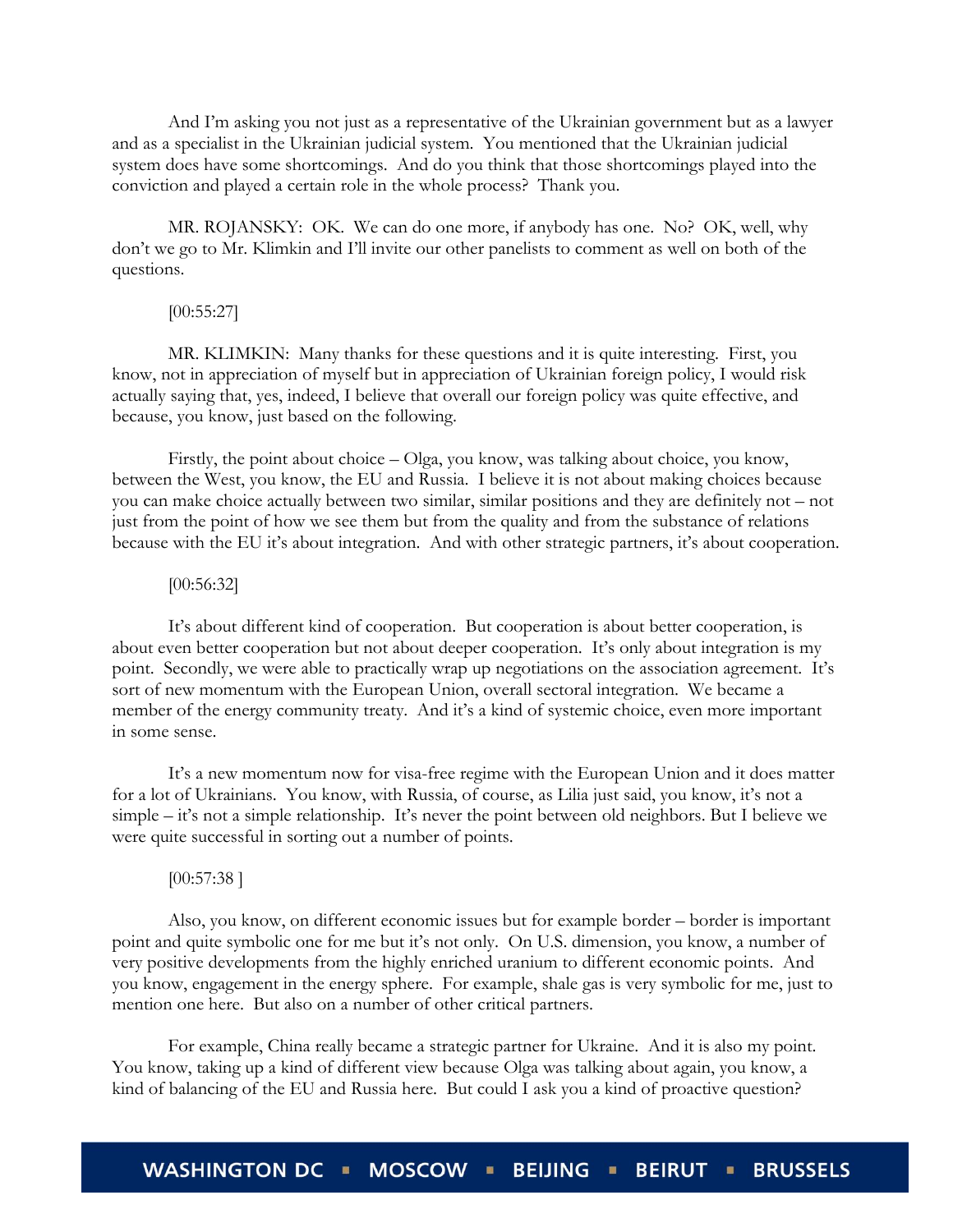You know, does it matter for China, you know, to see Ukraine as an independent, prosperous and democratic state actually in the center of Europe.

#### [00:58:52]

And I believe it does actually from a number of points. We could go deeper in this question of course, but from a number of points – again, Turkey, a different – the momentum on India, different momentum on Latin America. Overall I believe our foreign policy is not a bad one or at least was not a bad one. Again, not an appreciation of myself personally but of the whole team which is charge of the foreign policy. On security situation, you know, I stress one simple point.

And here, we are absolutely in the same side with Lilia because for me, you know, the best guarantee of, you know, for Ukraine and for Ukrainian security is of course the future membership in the EU. And it's not a simple point. It's a point, you know, the president of Ukraine made on a number of occasions because of course you could play even though with different kind of security guarantees, you know, talking back to the famous 1994 and the Budapest memorandum.

# [01:00:10]

But of course you can talk about different kind of threats. You could provide best possible analysis. And at the end often day, you know, I would also risk to say it's not about tanks, combat helicopters and it's even not about disarmament. It's about any sort of different threats, you know, from energy security to cyber security now which are definitely gaining in importance.

And the perception about security situation is, you know, within of course Ukrainian elite is that at the end other day it's about our EU membership which could fully guarantee Ukrainian security there. Also security situation will change. And as I've said, we don't know what will come upon us actually in five years. So the challenges could be indeed different. Thanks.

# MR. ROJANSKY: Ms. Lutkovskaya?

MS. LUTKOVSKAYA: Thank you very much for this question. I understand that this question is very actual now here. And it is a very good idea to ask me not like as a representative of the ministry of justice because in those situations the answer will be very short. The ministry of justice is not involved in the process.

#### [01:01:33]

Like a Ukrainian lawyer, I must say that for me, for example, the criminal case cannot be politically motivated. A commercial case concerning some legal person that is in possession of some political player can be politically motivated but not the criminal case because the criminal case in the sense is the answer on the question concerning the committing or not the committing of the crime.

It's only the case of fact. It's not the case of political motivation. So for me, the criminal case in any sort of concerning any politician in Ukraine cannot be politically motivated like a Ukrainian lawyer.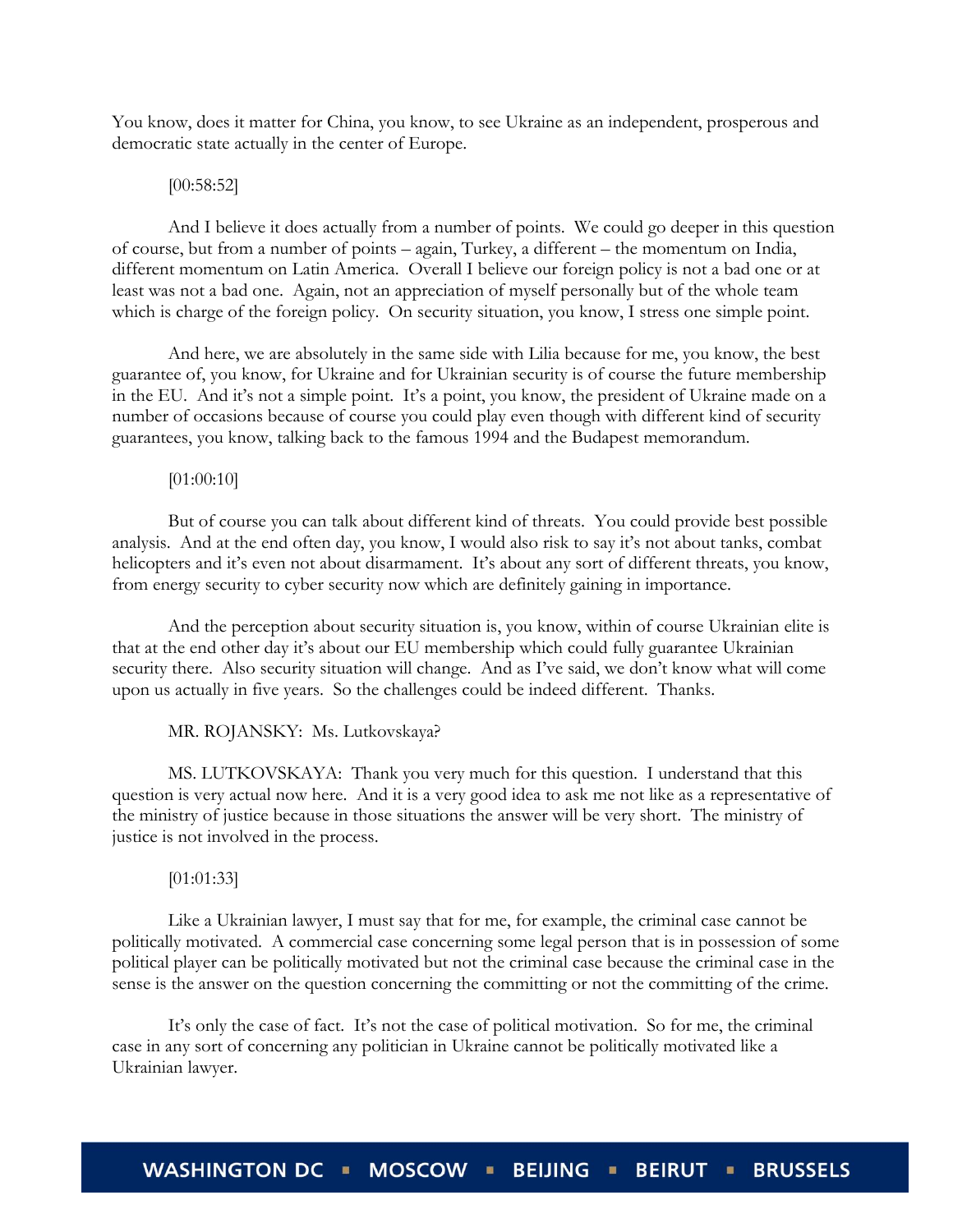MR. ROJANSKY: OK. Olga, Lilia, do you want to offer any comments on either question. Olga?

MS. SHUMYLO-TAPIOLA: I would probably comment on just one little thing on the security aspect because this is something that I've been thinking about for quite a while because we always see Russia as a big threat. Russia is trying to pull Ukraine, start a new trade wars, energy wars. We see the EU which is always not very clear about what it wants from the Ukraine.

[01:02:48]

But my reading is that basically the elite itself in Ukraine is probably the biggest security threat for the country. And before this elite changes and before the new elite comes, which clearly sees where the country can go and how it will develop and that's not sinking very simple corporate interest as it is the case now. I think then the security issue would be – could be looked at outside of Ukraine. So far, the major threat comes from the inside. Thank you.

MR. ROJANSKY: Great. We have time for any additional questions. Anybody? Right there?

Q: Yes. MR. ROJANSKY: Wait for the mic, Walter. Yeah.

[01:03:32]

Q: Walter Zaryckyj from the Center for U.S.-Ukrainian Relations. Matt, you mentioned something about U.S. – the waning or possible waning interests. Then Ms. Olga mentioned – Ms. Olga mentioned about Europe not really – ever really certain about its position.

And Ms. Lilia Shevtsova made a very good point that the Russians seem very certain about what their – at least the elite now seems very certain about what it's position would be vis-à-vis Ukraine. So the question is to Ms. Lilia because we had Zbigniew Brzezinski very recently state that something that might be positive about what's going on in Russia.

And I wanted to ask you - you've mentioned the elite and certainly we know its position – Putin's position. You mentioned the liberals and we know their position. You mentioned the masses generally and we know their position generally, the sort of - (inaudible)

[01:04:41]

But what about that younger crowd that's been traveling around the world? Is there something going on amongst the younger generation, the Internet-savvy crowd? I'm not talking about an Arab Spring suddenly showing up in Russia.

But is there something going on at that level that might give us hope that from inside Russia because we certainly realize Russia's position on the elite level. But is there something going on in their civil society or in their – you know, amongst their new Internet elite that might give us hope that Russia's position might change from the inside rather than from the outside?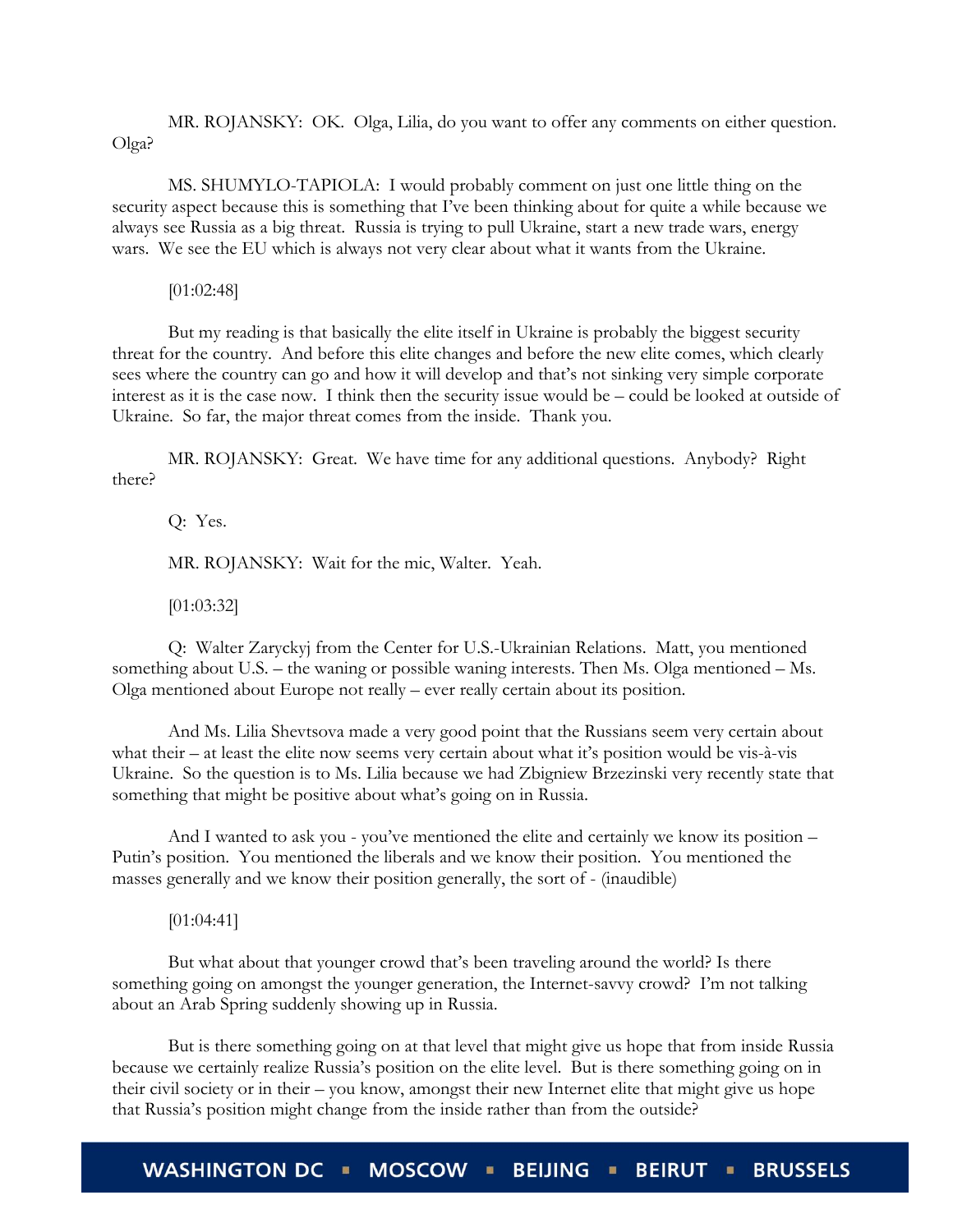MR. ROJANSKY: Ok, great. And let's just take the second question there.

Q: Steve Winters, local researcher. I was struck by the comment and I agree with it to some extent that you find people stuck – especially people my age perhaps – in a matrix of thinking which is a couple of decades out of date. I was also struck by the mention by the gentleman from the foreign ministry – repeated mention of connections with China which are developing, very important for Ukraine.

#### [01:06:03]

It seems to me that something that hasn't been mentioned here is the whole issue of the significance of the Shanghai cooperation group because everybody's talking about Russia. Now, that sounds just 20 years out of date because actually in terms of a European grouping, it seems the grouping that's on the other side is not Russia.

It's Russia, China and those various people. So perhaps someone could give us an insight into the view of Ukraine of the developing Shanghai cooperation group and of course they're planning to perhaps bring in Iran as fast as possible.

MR. ROJANSKY: Great and I would just add to that, Lilia, I'm sure you feel the echoes of this in Moscow. It seems – for someone who is part of the younger generation, who spends most of my time when I am in Kyiv and Moscow and elsewhere with people my own age, it feels really out of date, the way the conversation has moved back towards Eurasia.

# [01:07:01]

You know, here at Carnegie, I don't think I'll embarrass Ambassador Collins by admitting that, you know, we have our own debates about whether we should even have a Russian and Eurasia program anymore. And yet – and yet, that's happening, right? We have an EU and we have a proposed Eurasian union. It's a very odd conversation what's going on. But let me – Walter, if I understood correctly, your question was for Lilia. So I'll go to her first.

MS. SHEVTSOVA: (Chuckles.) Matt, you know, the title of Eurasian program could be pretty beneficial for us because if Putin simply gets the information that we have such a program, we could be funded for a long period of time ahead. (Laughter.) So and in the end he can discover that we are thinking in a different way. You know, let's try to use this advantage.

Well, very briefly, we don't have much time. For me, the biggest revelation and very sad, very sad impression I got from my favorite politician and thinker, Zbigniew Brzezinski, who at least twice on camera and in a written form acknowledged the positive trend in Russia.

#### [01:08:13]

So I am stunned and amazed because I cannot find any trace of positive trend in Russia. Maybe Zbigniew is thinking about positive in a different way. Maybe he is much more Machiavellistic than I am thinking. With respect to the youth, you make your conclusion about hope yourself. Firstly, the major part of the younger generation between 18 and 24, those who are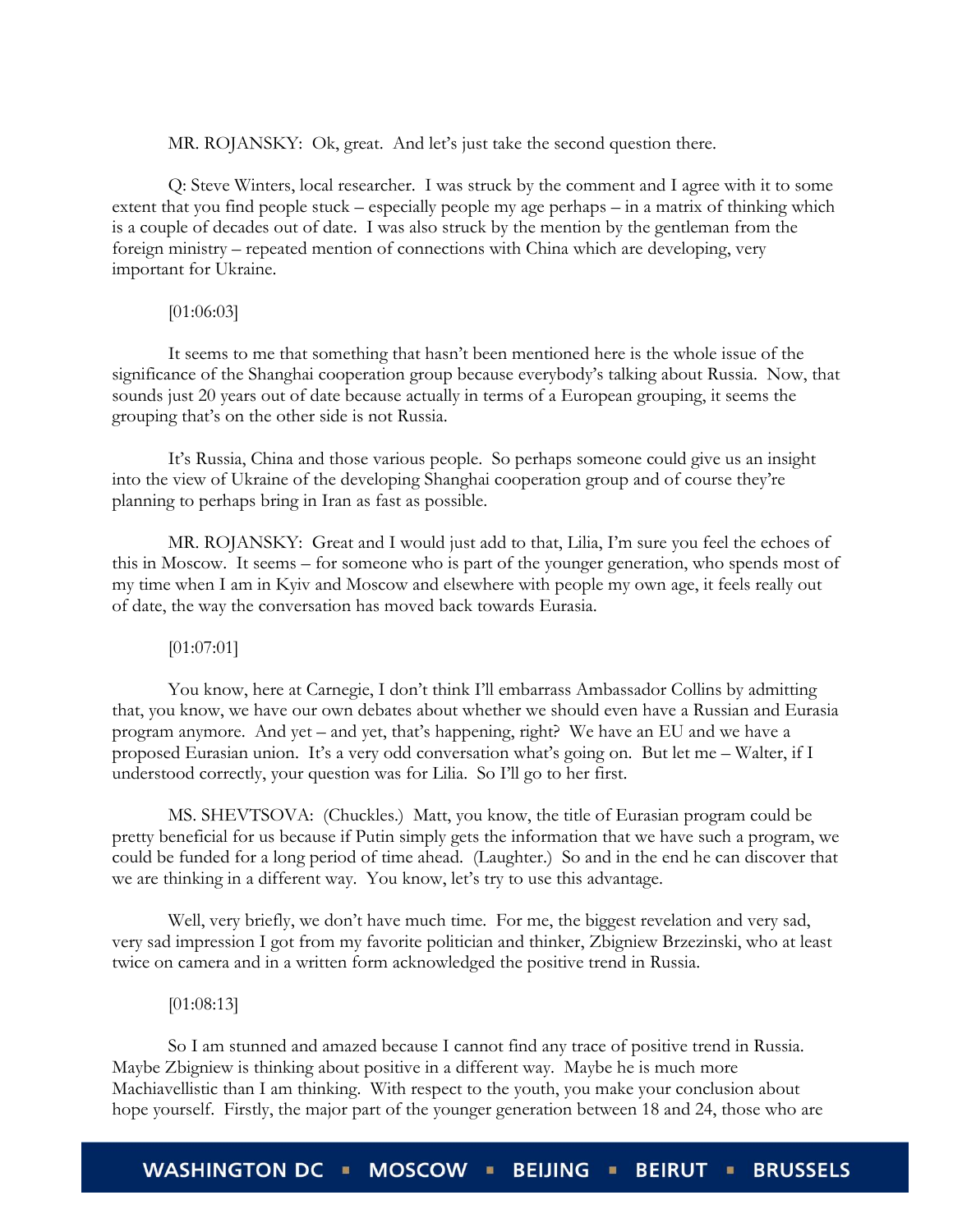Internet geeks sitting at the Internet, they are passive and calm. So it's very long distance from the Arab youth. We are not the Arab street.

Secondly, 25, 26 percent of the younger people within this age, you know, generation, they would love to leave Russia for ever or at least partially until Putin stays in power. And third quite exciting trend is the youth is turning more nationalistic than ever before and being nationalistic is becoming anti-Putin.

Which trend out of these trends will take the domineering role and will dominate in the next five years? I have no clue. But usually, you know, the bursts, you know, those bubble bursts quite unexpectedly.

# [01:09:32]

MR. ROJANSKY: Thank you. Minister Klimkin, do you want to maybe take on SCO and sort of geopolitics?

MR. KLIMKIN: On Shanghai, yeah. I remember one meeting – one interesting meeting in Kiev a couple of months ago where I've been asked, you know, look Pavlo, whether you see a change for us actually to draw in Shanghai organization in the future and what will be the benefits.

And I was quite struck actually by the question, as you probably were struck by my comments and by mentioning China, although not to mention China is now not a point talking about any sort of foreign policy priorities are not priorities. And you know, for me – for me, you know, the point – the point is quite clear and I am quite open about that.

[01:10:30]

You know, Shanghai organization is not about sort of, you know, expanding influence over and over. And my reading of what is going on actually within is that it's mainly – it's mainly, you know, focusing the Eastern attention on Central Asia.

And any kind of considerable project which is now easing the pipeline or under consideration – probably I don't know about something special there – is also focused on the Central Asia or the situation around – is not about doing something spectacular either in China or in Russia, you know.

# [01:11:12]

So if you like to be part of the game about the Central Asia you could probably join them. But it has – it probably has some benefits. But it does have also a number of challenges. And to the point of somehow pooling resources, whether we could be successful or not successful bilaterally and indeed we have deeply rooted bilateral ties with practically all Central Asian countries.

Or you could exercise your influence through the Shanghai organization which won't be the case as you understand. So I don't know whether I get a best try to answering your question but for me the situation is just as follows.